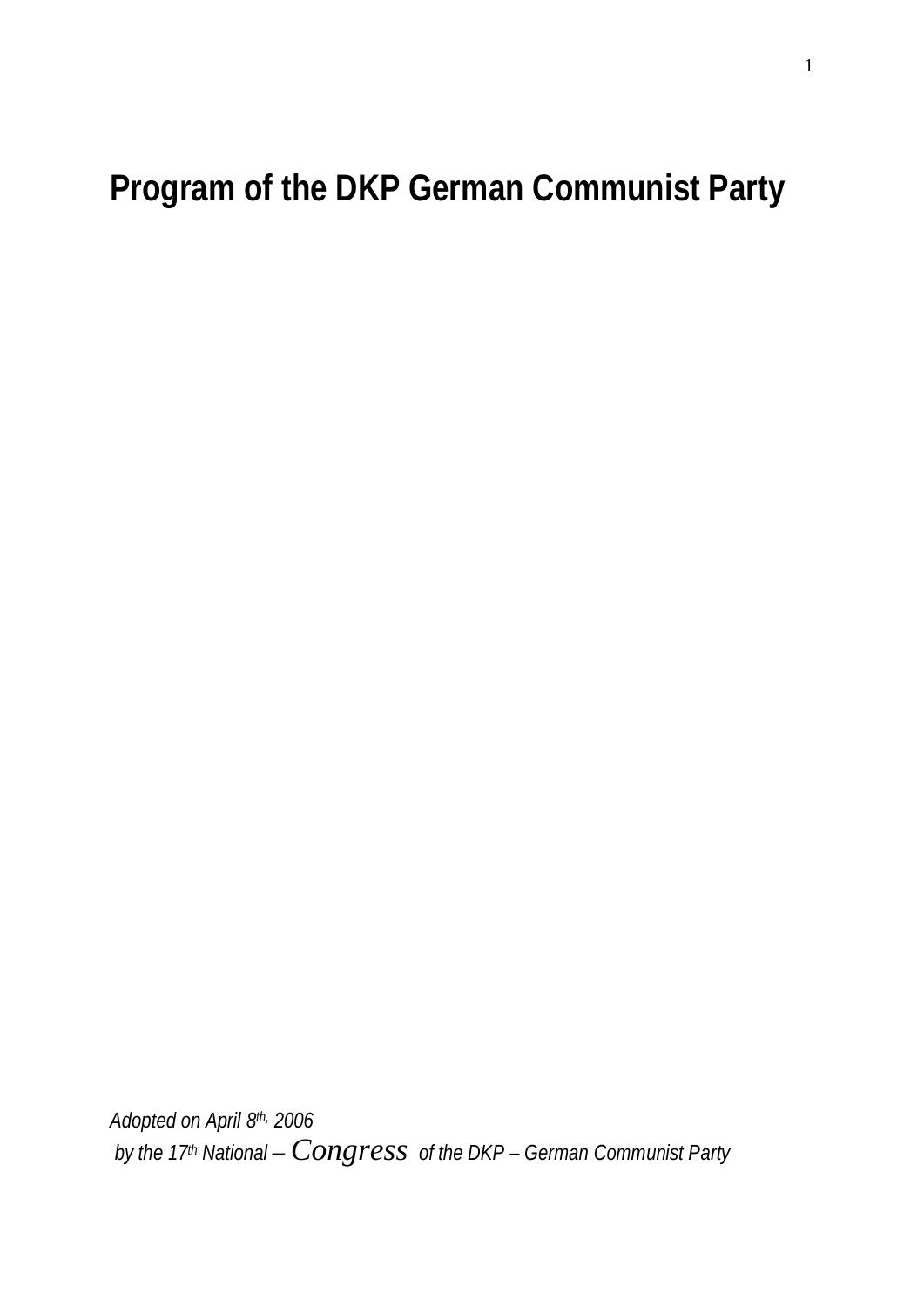We are at present living in a period of time in which the continuing internationalization of economic processes and the scientific-technological revolution allow immeasurable possibilities to spurn mankind's creativity and to develop its productive forces. Hunger and poverty could be vanquished from the face of the earth; the fundamental right of secure and worthy labor could be implemented on a world-wide scale. It would be feasible to reduce working hours enabling sensible out-of-work activities, allowing all to have time for family, friends, education, culture, for creativity . Our present level of productivity could enable mankind a life in dignity. It could be feasible to sustain the earth as a viable ecological system for future generations. The increasing possibilities of communication could open new perspectives for overall development of culture and for the emancipation of mankind.

However, capitalist preconditions serve only the purpose of leashing productive forces and globalization for the increase of capitalist profits. The scientific-technological progression is abused to the aim of increasing the profits of the proprietors of productive forces, the capitalists. Workers and employees are increasingly being coerced into yet longer and harder working conditions. Labor is being cut back; mass unemployment is continually on the rise. The social standards that the working class had long struggled for are being dismantled. Class antagonism has become more explicit; class struggle tougher.

The 21<sup>rst</sup> century follows in the wake of the 20<sup>th</sup> century. A shrinking segment of human kind derives use of the wealth generated by society at large. The disparity between developed imperialistic states and the so-called "Third World", the gap between rich and poor deepens from year to year. Today, more than 2 billion people are absolutely excluded from any form of economic participation in society and condemned to subsistence in poverty. War, ecological catastrophes, mass impoverishment and exploitation in large parts of the world, mass unemployment and social dismantlement in the industrial nations are the realities of capitalist society. "New Poverty" is characterizing the beginnings of the new century.

In the developed countries, only a small minority is able to participate in the process of growth; the large mass is continually sliding and slithering into a condition of helplessness and despair. The Imperialist forces make use of brutal force in implementing their hegemony and in securing the prevalent preconditions, thus insuring dependency of those nations and peoples to be exploited. The ever-increasing impoverishment of people goes hand-in-hand with the ecological destruction of natural resources, the fundamental preconditions of life for future generations.

Science and technology are being perverted in the development of weaponry for mass destruction. The leading imperialist powers' claim to global hegemony, their struggle in the allotment of the sources of raw resources, markets and spheres of influence continue to create military conflicts all over the world. War is becoming a permanent situation.

The capitalist private-profit principle has become the largest threat to the survival of mankind. "Capitalist production thus develops the technology and the combination of society's processes by the undermining of the sources of its own wealth: the exploitation of both the earth and the worker."

(K. Marx "Capital")

There is now growing resistance in the labor movement, in the peace and anti-globalization movements as well as in the protest movements in the underdeveloped countries of the world against the threats that imperialism has created: The slogan "A different world is possible´ mobilizes people of entirely different political viewpoints and social backgrounds from all over the world.

The communists of the DKP, the German Communist Party, are consequent participants in these movements. They are actively involved in the struggle for their immediate goals. They strive for the unity of these various forces. They strive for a resistance which can lead to a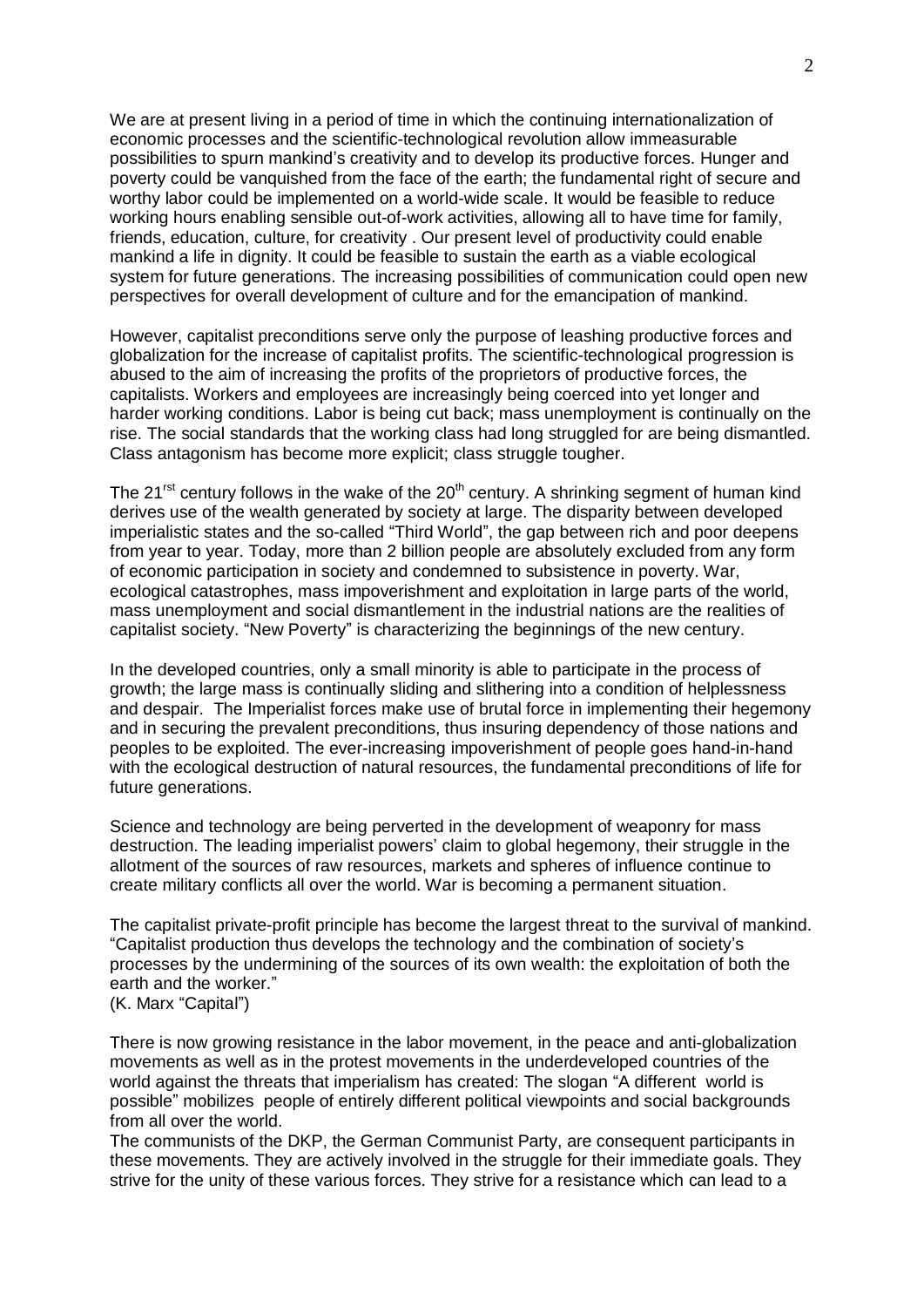united offensive for the interests and needs of all those exploited and oppressed by monopoly capitalism. A different society is necessary and possible.

Only a revolutionary breach with capitalist power and private property structures will finally eliminate the sources of exploitation and estrangement, war, impoverishment and the destruction of our natural environment. The implementation of elementary human rights for the entire population will only be possible in a society based on public ownership of the productive forces and in which democracy is being realized by the political power of the working people. This society is Socialism, the first stage of the communist formation of society.

In its struggle for a better world the working class movement has achieved important gains but also suffered bitter setbacks. But even the most serious defeats have never stopped working people from continuing their struggle for justice, solidarity, peace and social security.

The destruction of socialism in Eastern Europe was the most serious defeat the international working class and progressive forces, even the bourgeois enlightenment have ever suffered. They have to this day not yet recovered. The protagonists of capital today are proclaiming socialism's final defeat and that history has achieved its goal. Capitalism is to be seen as ever-enduring and without alternative. But it is capitalism that has no future. Its incapacity for solving its inherent contradictions becomes increasingly evident. Only class struggle for a new formation of society, for socialism can overcome these. A new society doesn't develop all by itself  $-$  it must be fought for.

The DKP as a revolutionary party of the working class has its roots in the struggles of the German working class tradition against capitalist exploitation and oppression, against militarism and war. The DKP is also rooted in the tradition of revolutionary German Social Democracy and of the Communist Party of Germany (KPD). The party is heir to anti-fascist struggle and endeavors for an anti-fascist and democratic rebirth after being liberated from Hitler's fascism. The DKP today has a rich background that encompasses both the experiences of struggle against the division of the two Germanys, against remilitarization, the protest movement of the late 1960ies and the class struggle of the former FRG (Federal Republic of Germany) with the experiences of the construction of a new anti-fascist and democratic social order and of Socialism in the GDR (German Democratic Republic).

The insights formulated by Marx, Engels and Lenin, further developed by other Marxists, in scientific socialism, dialectical and historical materialism as well as in political economy, constitute the fundaments of and serve as political compass for the politics of the DKP today. The DKP applies these lessons in Marxism to the preconditions of class struggle today and contributes to their further development.

The working class of all countries has the same present and future interests. Their realization is dependent on solidary and internationalists collective action above and beyond all national boundaries and encompassing all continents. This becomes increasingly true in the face of intensive imperialistic internationalization in the interest of transnational monopoly capitalism and integration processes of the European Union called globalization . It is thus the politics of the DKP to combine both the struggle for the interests of the people in Germany with consequent acting according to the principles of proletarian internationalism.

The DKP expresses active solidarity with all progressive forces struggling against imperialism. The DKP does everything the party can for a closer collaboration of communist parties bilaterally, in the European Union as well as globally.

The ultimate aim of the DKP is socialism/communism. With the precondition of public ownership of the means of production and production planning it will over the process of history be possible to develop a society in which "...the free development of the individual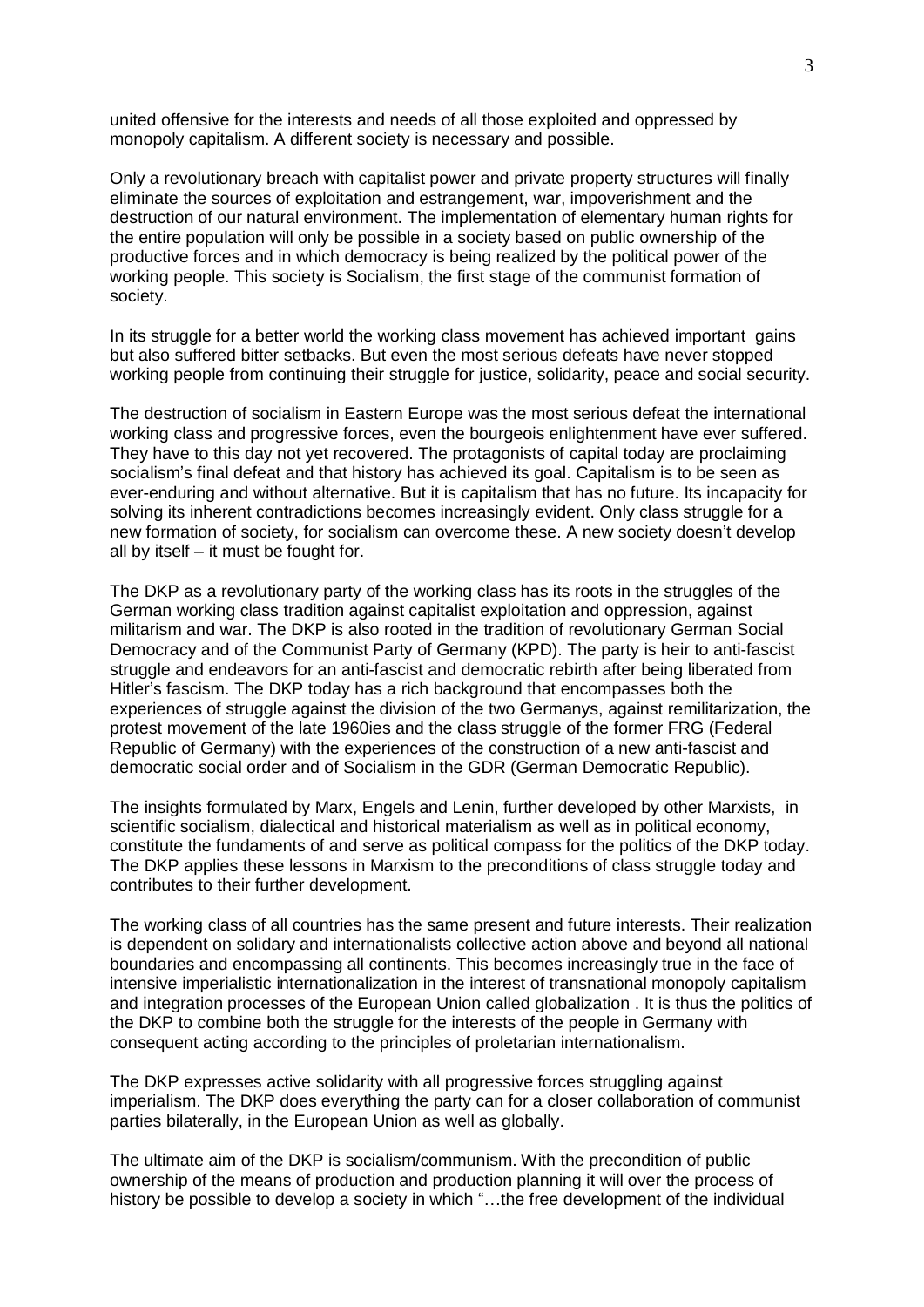becomes the precondition for the free development of all." (K. Marx/F. Engels "Communist Manifesto" 1848) To win the working class and the majority of the other working people for this  $\sin -$  this is what the DKP stands for.

## **I. IMPERIALISM TODAY**

### **Foundations of capitalism**

In the struggle against feudalist oppression for economic and political power, the emerging bourgeoisie at the turn to the 19<sup>th</sup> century promised "Freedom, Equality, and Brotherhood". This soon proved to be a deceptive "heroic illusion" as private ownership of the means of production remains the economic basis of capitalism. The class owning these means or with them at their disposal, the bourgeoisie, i.e. the class of capitalists, acquires the results of production. The working class has to acquire its means of existence by selling its only realizable property in the production process, working power, to the owners of the means of production.

The position of the working class in capitalism can only be improved by the struggle for better conditions in the sale of their labor and for a higher share in the values created through their work. The capitalists, on the other hand, are interested in keeping wages low in order to acquire as much surplus value or profits as possible. Therefore, a "partnership" between the working class and the class of capitalists is not possible. Their interests are conflicting. The contradiction between capital and work is the irreconcilable class contradiction of the capitalist society.

The products produced in capitalism are the results of a synthesis between the workers in their respective workplaces and the division of labor between workplaces and the branches of production. Capitalist production is a social process.

The private ownership of the results by the owner of the means of production stands in contradiction to this. The contradiction between the social character of production and the private acquisition of the production results represents the fundamental contradiction of capitalism. It deepens with the growing expansion and socialization of production on the one hand and the accumulation of capital, i.e. turning profits into additional capital, on the other hand. In this process, the capitalists are driven both by the chase for ever-growing profits and the relentless competition between each other.

The accumulation process of capital, growth and technological progress can only exist through repeated economic and political crises. This involves increasing inequality in the distribution of social wealth and  $-$  as a trend  $-$  increasing poverty and pauperization.

These conditions imply that

- the necessary production of the social conditions of existence is only possible through the cooperation of the two basic classes, the bourgeoisie and the proletariat under the command of capital;
- the relationship between the two basic classes is at the same time a hostile one because each one of the classes can only achieve its share in the social wealth at the cost of the other one;
- there is a permanent competition between the owners of the means of production over the biggest shares of profits;
- the compulsory growth of capital and production of surplus value on an enlarged level leads to the permanent turning of profits into additional capital and to a centralization of capital;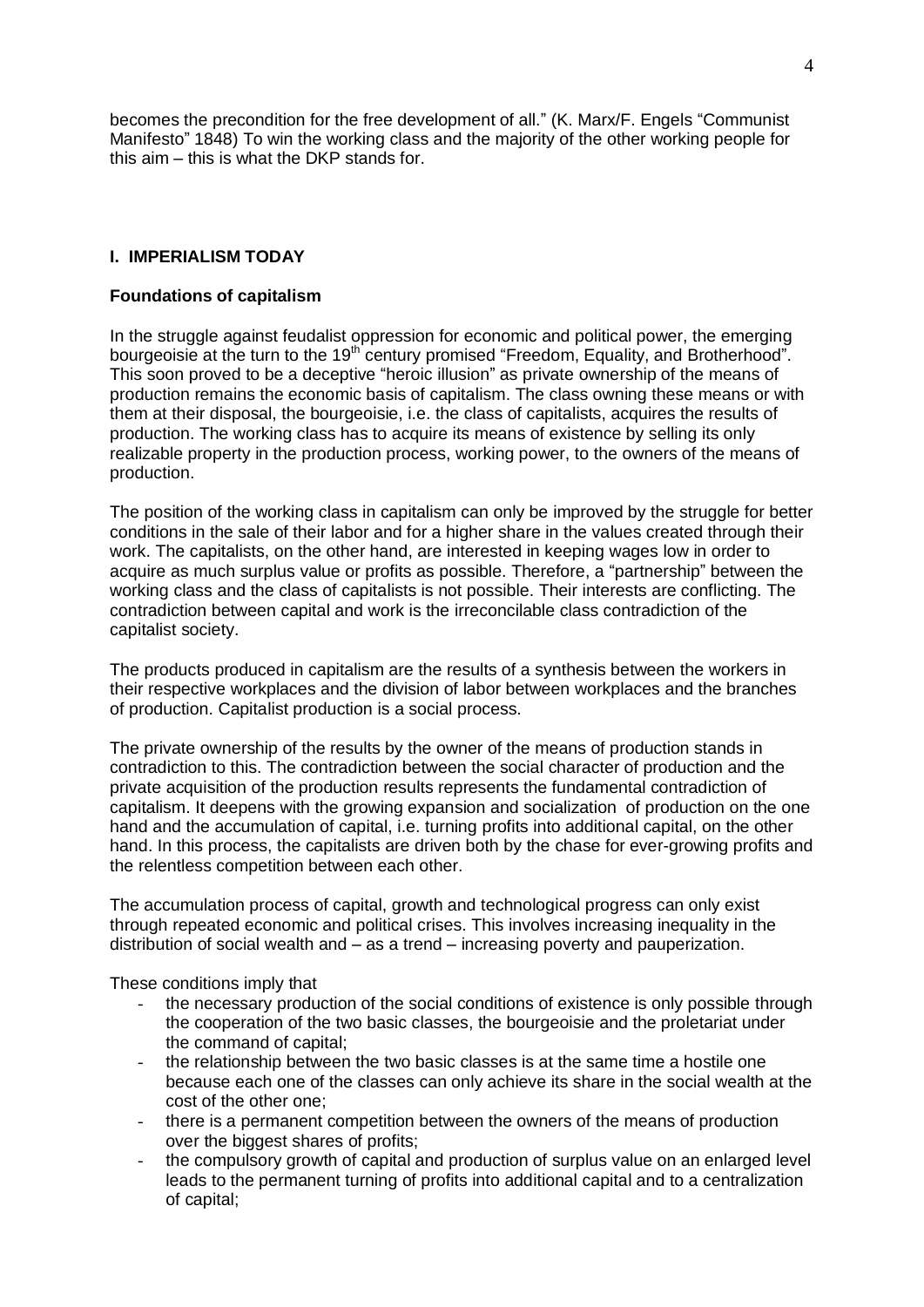the means of work and consumption, technology and social structures are continuously turned over. "The bourgeoisie cannot exist without continuously revolutionizing the instruments of production, i.e. the production conditions, i.e. all social conditions.´ (*K.Marx/ F.Engels: Manifesto of the Communist Party)*

### **Stages of capitalist development**

Since its origin, capitalism has undergone different stages of development. The most important change - which happened after the time Karl Marx did his research work on capitalism and which he foresaw - is the fact that in the wake of accumulation of capital and due to their competition continually expanding enterprises and corporations developed. At the end of the  $19<sup>th</sup>$  century and along with the development of the productive forces (for example chemistry and electrical technology) and the concentration and centralization of capital enterprises came into existence, which dominated production and markets. Thus the fundaments were laid for the formation of monopolies as a social relationship of power and as a decisive relationship of production and ownership. The monopolies grew more and more influential in the shaping of political relationships. Monopolist capitalism emerged as the economic core of imperialism.

The essential characteristics of this new stage of development of capitalism were summarized by Lenin as follows: Imperialism is: "...

- 1. the concentration of production and capital, which has reached such a high level of development that it creates monopolies, which play the decisive role in the economy;
- 2. the merging of bank capital with industrial capital and the emergence of a financial oligarchy on the basis of financial capital;
- 3. capital export is gaining crucial importance, as opposed to the export of goods,
- 4. international monopolist associations of capital, which divide the world amongst them, are emerging and
- 5. (...) the territorial division of the world amongst the greatest capitalist powers is completed.´ (*W .I .Lenin: Works, vol. 22, p.270)*

In the wake of this new level of socialization Lenin characterizes the place of imperialism in history as "transitional capitalism", as a material preparation of socialism.

Due to its economic fundamental characteristics being the rule of the monopolies, imperialism inevitably shows its tendency of exterior aggression and interior inner reaction. The worst expression of this were the two imperialist world wars and fascism.

The monopolistic stage of development of capitalism goes hand in hand with other processes of development. The requirements of the socialization of production, the competition between the two systems capitalism and socialism and the struggle of the labor movement made a more and more direct intervention of the state in the economic process in the interest of the monopolies necessary. The power of the monopolies and the power of the state merged into state monopolist capitalism.

But this process, too, continues to develop: In the past decades, yet more important changes in monopolistic capitalism have come about. These are interrelated with a new step of development of the productive forces resulting from the scientific-technological revolution and a new stage of capitalist internationalization.

At the same time, alongside the serious defeat of the revolutionary workers' movement at the end of the 20<sup>th</sup> century, political barriers to the new expansion dynamics of capitalism were removed.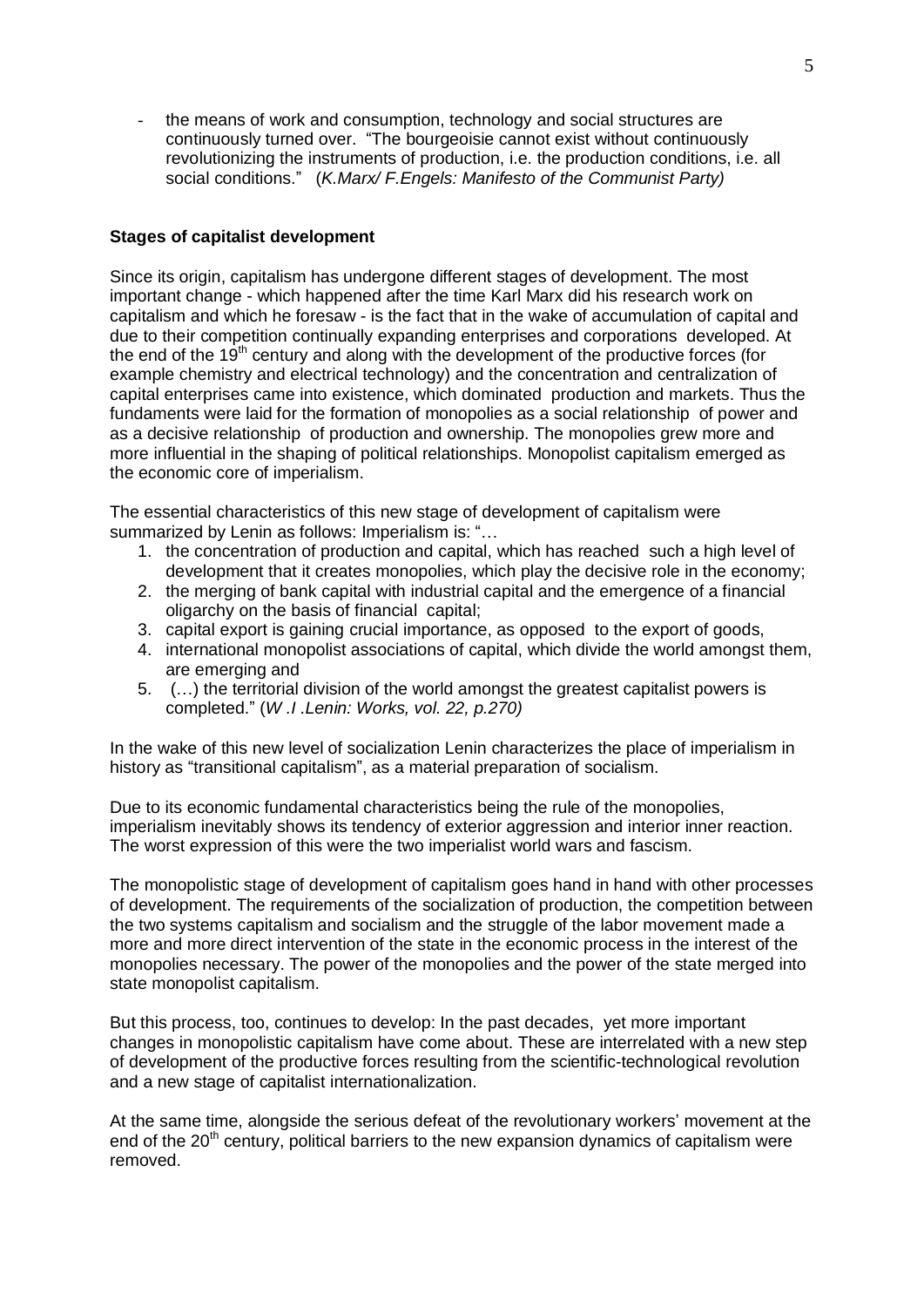Marx and Engels already described the fundamental orientation of capitalist internationalization in the "Manifesto of the Communist Party": "The bourgeoisie has through its exploitation of the world market given a cosmopolitan character to production and consumption in every country. To the great chagrin of reactionaries, the national ground on which industry had stood was made obsolete. All national industries established a long time ago have been destroyed or are being destroyed daily. They are being dislodged by new industries, whose introduction becomes a question of life-and-death for all civilized nations, disrupted by industries that no longer work up indigenous raw material, but draw raw material from the remotest zones; replaced by industries whose products are consumed, not only at home but in every quarter of the globe. Former wants and needs, until recently satisfied by national, domestic production are being replaced by new ones; their satisfaction requiring the products of distant lands and climates. In place of the old local and national seclusion and self-sufficiency, we have intercourse in every direction, universal inter-dependence of nations.´

### **What sort of Capitalism do we live in?**

Today, we are experiencing both a deepening of the processes described by Marx and Engels and developments of a new quality. They are taking place on the background of revolutionary changes in the productive forces, especially within the information, communication, and transport technologies.

Since the mid-1970s there have been an increasing number of crisis symptoms in the capitalist countries. The capitalist world economy remained stuck in inflation and stagnation. Profit rates dropped. Monopoly capital and the state have tried to find a way out by decreasing the importance of domestic demand in the accumulation model in favor of a shift giving priority to world market orientation.

More and more, the last barriers of the national markets are being torn down. The world market is increasingly turning into the single global field of capitalist competition. The new stage of internationalization no longer only implies a further interrelationship of trade and markets. The new communication technologies today make it possible to establish a network of production processes and cash flow all around the globe. Central to world-wide competition is the struggle for monopolist profits by achieving positions dominating markets and products and by leading the competition of innovations. The fast-moving internationalization of the economy falls into contradiction with the restricted possibilities of national economic politics. These economic processes and the political and cultural developments implied are called globalization. They mark the appearance of imperialism at the beginning of the 21<sup>st</sup> century without changing its nature.

Transnational corporations and transnational financial conglomerations have become the dominating manifestation of capital on the world market and have formed capital preconditions crucial for the structures found in the present developmental stage of monopolistic capitalism. The transnational corporations organize the production process in worldwide networks according to the most favorable conditions and globalize the production of surplus value. They are able to thwart the economic politics of states and blackmail them. The states are thus forced into a relentless battle of competition over conditions most profitable for the transnational corporations.

Speculation has always been fundamental to capitalist economy. But in the new phase of monopolist capitalism it has become a decisive element and embraces all areas of economy and politics. The capitalist over-accumulation leads to financial speculation becoming a central instrument of the transnational corporations´ use of capital.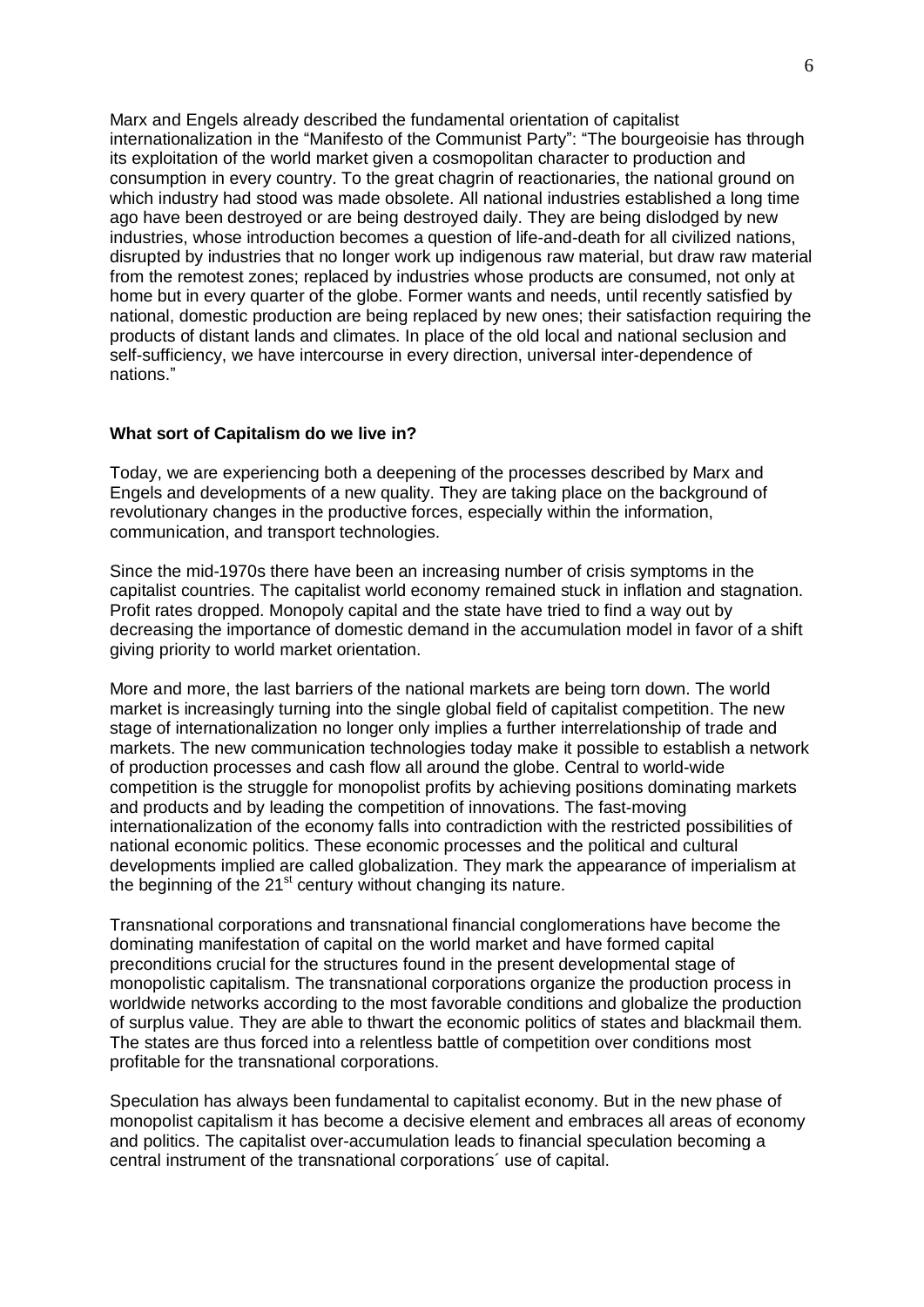With immense mega-mergers of banks and insurance corporations by which huge monetary assets have accumulated in investment funds, pension and other funds; the financial institutions have attained a new stage of power. Monetary capital circles the globe in search of the highest profit rate possible. Its hunger for interest can only be satisfied by the relentless increase of share prices and the looting of public funds of states and municipalities, which are being driven into growing debt, increasing their dependence on the financial institutes.

Speculation has reached a new scale, whereby no longer share values and companies alone but also the currencies of the countries have become objects of speculation. The international financial markets dictate national economic politics.

The export of capital has reached even greater importance. - There are, however, new tendencies here as well:

- a bigger part of foreign investment goes into the industrial field and today serves less and less the purpose of building up new production facilities, financial, service and trading companies but the acquisition or participation in already existing ones instead.
- \*Another tendency is the changed direction of capital flows : the overwhelming part of worldwide foreign investment activities by companies of the so-called "triad" the USA, the European Union and Japan - today no longer flows into "underdeveloped" countries but is mostly kept and used in the imperialist metropolitan centers themselves. The "rest of the world" is  $-$  even if to a varying extent  $-$  being more and more abandoned, especially as regards modern technologies. This is particularly true of the African countries.

The result of today's concentration and centralization processes is not only a new, even higher level of monopolization and the socialization that goes hand in hand with it . Even more than in Lenin's times, the material preconditions necessary for the overcoming of capitalism by socialism are being created.

The economic developments in today's phase of monopoly capitalism continue in the midst of the contradiction of interests, of growing competition, of conflicts between the transnational corporations, as well as those between them and the national monopoly capital, between the monopoly capital and the non-monopolist capital. Depending on their origin and their economic anchoring corporations and capital groups are also mobilizing non-economic means. Here, states and supranational institutions are playing a special role.

### **Capitalism and State**

Capitalism and the modern state have emerged in a complicated historic process; their development has been interdependent.

The task of the state is, above and beyond capitalist competition, the organization of the bourgeoisie as the ruling class and securing its rule. The state provides the repressive means for the implementation of the capital interests and uses them to suppress resistance. The function of the state is to establish the hegemony of the ruling class through consensus and force; it is a ruling instrument and the field of class struggle in one.

In the beginning the state had the economic task of securing domestic free market competition and of protecting domestic capital from foreign competition. This was mostly implemented by the imposition of protectionist tariffs, tolls and other protectionist measures. The forming of monopolist capitalism implied the advancing of monopolization and the development of new areas of expansion for monopoly capital by conquering markets and colonies. These policies have resulted in the battle for a new division of the world and in imperialist wars of conquest.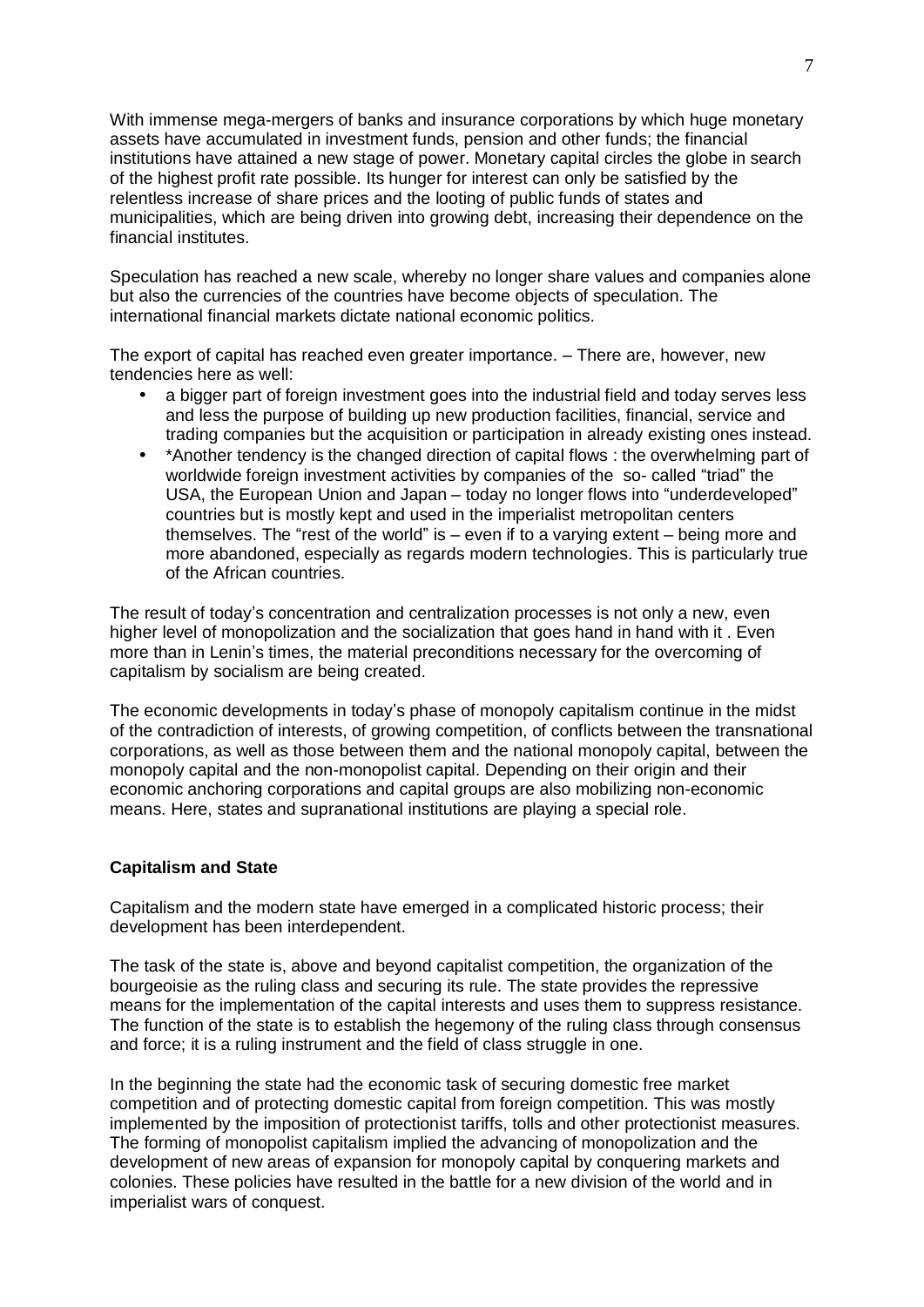More and more, the monopoly capital has only been able to reproduce itself with the help of consistent direct economic activity of the state. State monopolist capitalism has become the necessary condition of existence for capitalism.

After World War II, the existence of strong trade unions and the pressure exercised by the competition of systems also forced upon bourgeois and conservative elements the insight that state interventionism and social compromise were necessary to maintain inner stability. This so-called "welfare state compromise" however, did not only have a socio-political aspect but was also useful for economic development: the securing of mass incomes during weak economic periods contributed to the dynamic development of the domestic market and made the swift spreading of a way of life and consumption according to the principles of Fordist mass production possible.

In the past decades, there have also been changes in the instruments of state monopoly capitalism. Direct entrepreneurial state activity was cut back by the privatization of state property. This is, however, offset by other forms of state intervention: by tax reliefs and subsidies, by sponsoring research and development for the monopolies etc. This was mainly directed at strengthening international competitiveness.

Since the 1970s, more and more international forms of state monopolist capitalism have emerged. In Europe, an increasing number of regulating functions have been conveyed to the EU.

In the context of globalization, initial beginnings of a global state monopolist regulation system have appeared with the function of keeping the crisis potentials of a capitalist world economy and the inter-imperialist contradictions under control. The important roles here are played by IMF, World Bank, WTO, and the G7 i.e. the G8. These institutions are aimed at the enforcement of the common goals of international monopoly capital. At the same time they are a place of harsh competition and the clashing of contradicting interests of transnational corporations, imperialist states and blocs. The main element of this economic-politicalmilitary apparatus of power under construction, however, are the national states, which in the course of this process are subject to deep changes in the roles they are playing.

The strategy of Neoliberalism accelerates the process of internationalization of state monopoly capitalism. Neoliberalism is the ideology and politics with which the radical changes of work and life, of the conditions of production are being conducted to the aim of their adjustment to the new standards of productive forces under capitalist conditions and the provision of capital with improved conditions of financial realization.

This involves conflicts within the ruling class, a crisis of the national states and of bourgeois democracy. The state turns into the administrator of politics decided upon beyond the realms of its sovereignty in most cases. As a power instrument of the monopoly bourgeoisie the state more and more bluntly enforces politics against the interests of the majority of the population. Social integration is replaced by confrontation. The bourgeois state tends to lose its ability to social and political mediation, because the basis for the organization of stable social compromises between greater parts of society gets increasingly lost. Thus, the bourgeois democracy is undermined and becomes devoid of its fundamentals. While keeping up formal democracy, the "welfare state" is being transformed into an authoritarian "security state<sup>"</sup>

The domestic reactionary tendency of imperialism is growing. In Germany, this finds its expression in the attacks on the social and democratic achievements of the working class. Pressure to lower incomes, deregulation and flexibilisation in labor, the dismantling of social welfare systems, the impairment of bargaining rights and the restriction of trade union rights are all supposed to prepare Germany for the ever harsher competition going hand in hand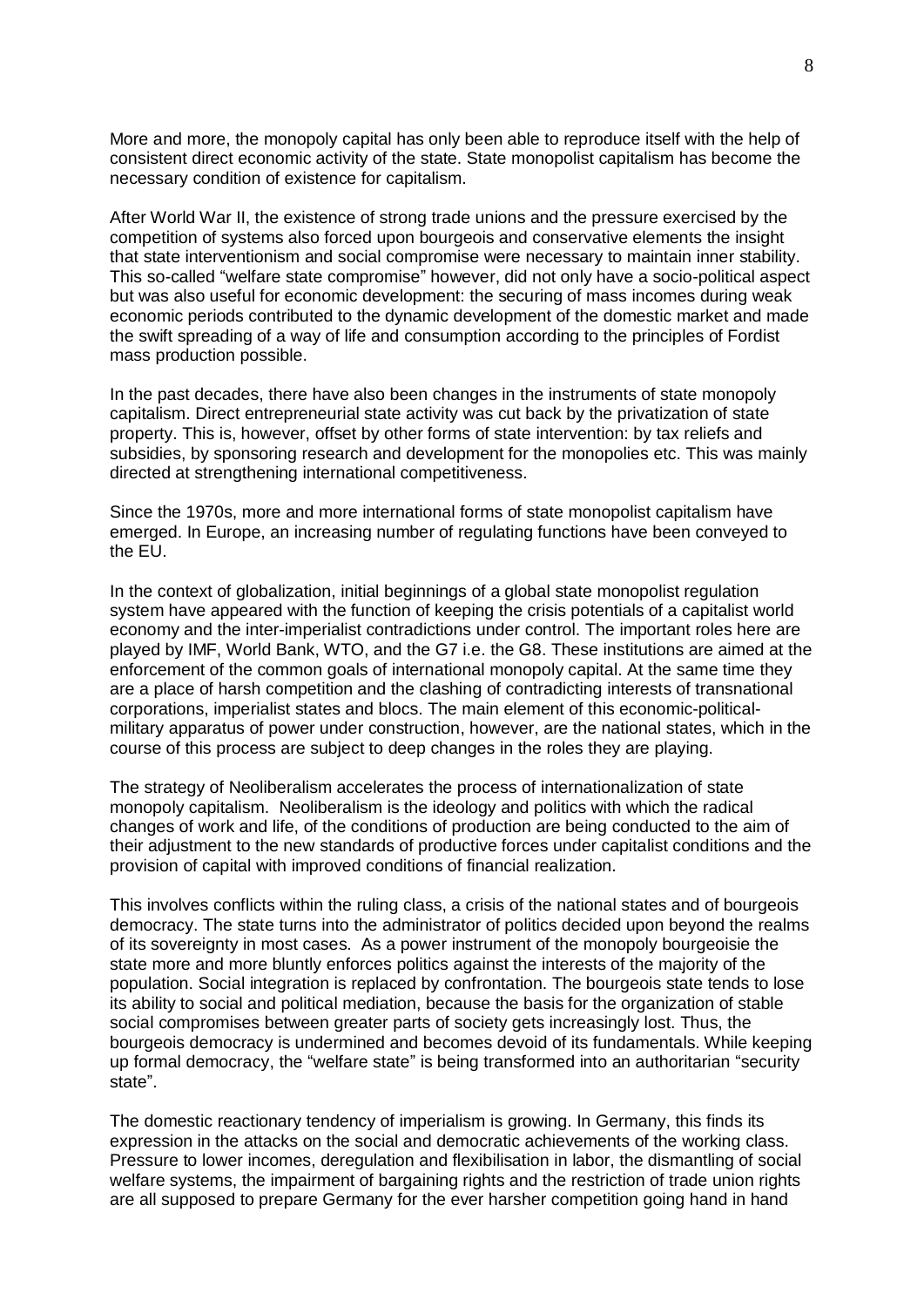with globalization. The expansion of the police state and the possibility of domestic deployment of the German Army on the pretext of the "war on terrorism" are supposed to create conditions to suppress any serious resistance against social-reactionary and war politics. The constitutional conformity of stricter "security laws" is simply established by according amendment of the constitution. And should it be deemed necessary, there is the emergency legislation already drafted for quick legislation. Domestic reaction is last but not least manifested by the closure of the "European Fortress" against the growing streams of refugees trying to escape the foremost results of imperialist globalization: war and misery.

These processes are accompanied by the mass media. Their role is to form the consciousness of the people in the sense of the ruling forces, integrating them into capitalist society ideologically.

### **Tendency to Aggression**

Together with globalization, there is not only a growing power of the monopolies but also their tendency towards aggression.

The formation of an international socialist system and the collapse of the imperialist colonial system after World War II endangered the continued existence of the capitalist order of exploitation. In view of this background, the inter-imperialist contradictions were temporarily put behind the common interests directed against the global expansion of socialism and the national liberation movements. After the defeat of socialism in the Soviet Union and the other socialist countries in Europe, they are now clearly visible again.

But still there are common interests. So, for the imperialist metropolitan centers one main task they have in common today is the removal of the last barriers to the total domination of the world market by the transnational corporations. Where ever economic measures do not show the desired effect, the imperialist war machinery is set going. Due to their economic, military and political power, the United States is the decisive imperialist world power. The aggressive military alliance NATO, dominated by the USA, relentlessly ignores international law; sovereign states which do not submit themselves to its dictate are bombed or occupied. Common interests link the imperialist states both in their efforts to carry the counterrevolution to the states which still maintain their socialist orientation as well as in their neoliberal politics against the working class.

At the same time, rivalries between the imperialist metropolitan centers and blocs are unfolding. However, the battle for the new distribution of the world and spheres of influence, which is waged in the context of uneven development in imperialism, today is carried out mostly with economic or political weapons or with "proxy wars", which are fought by other countries against each other or in civil wars. Increased armament , the export of weapons and the provoking of tensions and conflicts in various regions of the world increase the nuclear threat and the danger of a war fatal to mankind as a whole. This does not exclude the danger of war conflicts between the imperialist metropolitan centers arising anew due to further shifts in economic and military power relations and the increasingly more aggressive scrambles for fewer readily available resources and world hegemony.

Crisis, militarization and war are the fundamental characteristics of capitalist globalization. This implies securing access to key resources to ensure the worldwide rule of monopoly capital. Resistance against oppression and poverty is to be kept under control by military force.

### **The European Union**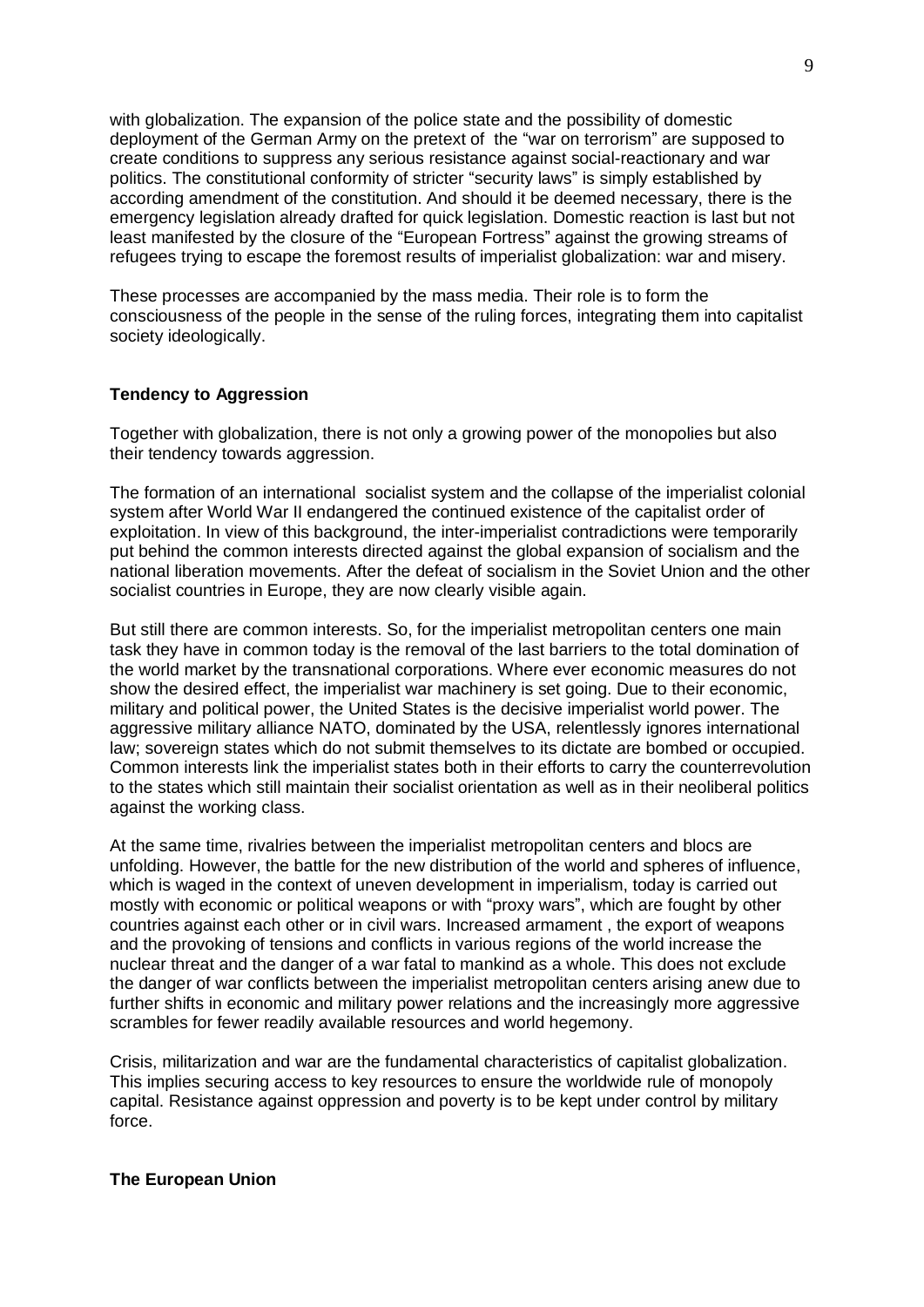Europe is larger than the European Union. But the European Union essentially determines the economy and politics of the rest of Europe. The construction of the European Union, the common market and the monetary union combine the interests of corporations for one big market freed of all restrictions, boundaries or regulations. Other markets are being attacked from this position of power in Western Europe. After a phase of fusing capital at a West-European level – with an excessive share of German investments in other EU countries - , an accelerated process of transatlantic and international mergers has now begun.

Europe is being subjected to the profit and power interests of the transnational capital without the contradicting interests of the transnational and national bourgeoisies being reconciled. The integration process is thus a field of competition and political conflicts. European integration remains not only a field with conflicts between different forces of the bourgeoisie, but, above all, one of class struggle.

Due to its bigger economic and financial potential, Germany has acquired the role of a decisive leading power and is at present trying to exercise this position together with the leading circles in France. Based on this role, German monopoly capital is again acting according to the old strategy of German imperialism, an aggressive economic, political and military expansion policy directed towards the East and Southeast of Europe up to the Caucasus and into the Near and the Middle East.

The economic and political dynamics press the EU into obtaining the basis of a supranational state apparatus. The European Union has developed into an independent economic, political and military center alongside the USA. Their mutual relationship is characterized by cooperation and competition. The close economic entanglement, especially in regard to foreign direct investment (FDI), intensifies transatlantic integration and at the same time harshness the competitive situation between the transnational corporations on both sides of the Atlantic Ocean.

The EU strives for a change in the forces of balance without being capable of questioning the domination of the USA in a foreseeable future. The strongest European economies – above all Germany – have increased their importance in world politics and on the world markets under the European flag. The German government in Berlin, therefore, is trying to urge EU unity as regards foreign politics and military affairs in order to thus obtain more influence. The planned strengthening of its own military forces serves this purpose. The EU is striving to become an independent, globally acting imperialist world power alongside the USA.

The expansion of the EU to encompass 25 countries and even more in the future is also aimed at the alignment and submission of the states of eastern and south-eastern Europe. This entails the inclusion of their economic resources and workforce as a dependent periphery of global expansion politics embraced by the EU. The result is the formation of highly-productive core regions in the West and the East while the rest of Europe will increasingly impoverish by being just the suppliers of cheap labor and cheap products within a widely dying industrial environment. The competition of production locations is used by companies to continuously depress wages, worsen working conditions and destroy social standards all over Europe.

The incorporation of the Mediterranean countries is destroying their local economic structures and is leading to increased poverty, loss of future perspectives and to social tensions. The EU is trying to keep the migration triggered by this under control by military means.

At the moment, the governments of all countries of the European Union are leading a general attack on the social standards previously achieved in hard struggles by dismantling and privatizing social security and pension schemes, by introducing market laws for important public services such as health, education, culture, as well as for common goods such as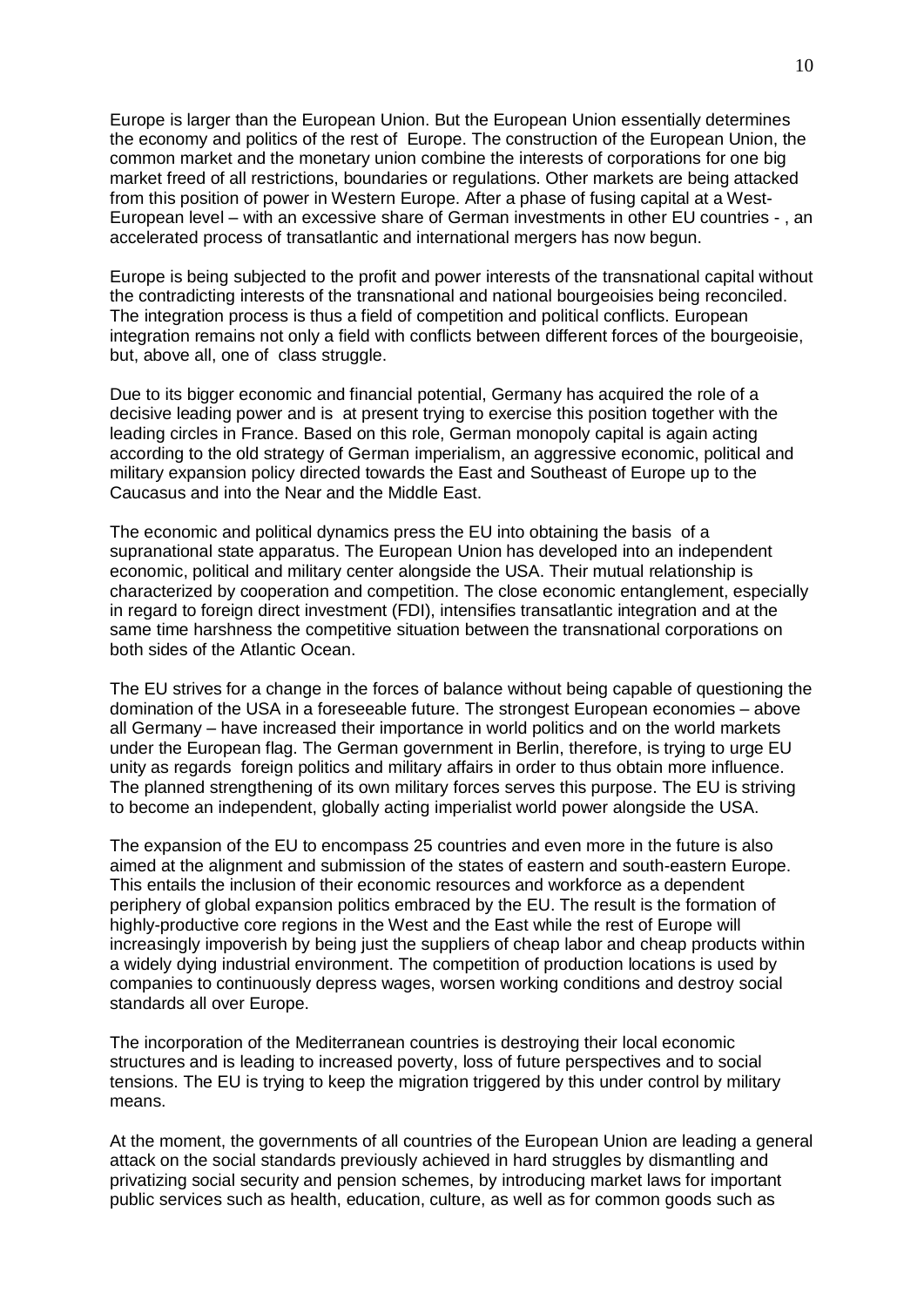water and other natural resources, by deregulating the job market. In today's Europe, there is a continuous increase in unemployment and precarious jobs, outward-bound militarization and domestic repression by laws depriving the people of their civil rights. Trade unions and other forces of resistance are treated more and more harshly, immigrants are being criminalized.

The dramatic cuts in welfare and the social destruction caused by neoliberal politics lead to political frustration and resignation in increasing parts of the population. The hopelessness of those affected by this development produces fear, despair, and is making many prey to irrational, ultra-right to fascist political slogans. Right-wing demagogy, racism and anti-Semitism experience a revival.

## **A different Europe is possible ± a socialist Europe is necessary**

Europe, however, is not only the Europe of transnational corporations but also of the people's collective historic consciousness of the catastrophes of fascism and war. Europe is also heir to the cultural and political experience as well as to the social struggles through which the workers movement obtained social and democratic rights from capital by fighting. In one part of Europe it was proven that a society without capitalist exploitation is possible.

The social-democratic concept of the "Third Way" has failed in Europe mainly because it does not counteract neoliberalism but instead has fostered it. This creates new opportunities for the Left desiring to change the present world and at the same time increases the responsibility of the Left.

The further development of the European Union will depend on the extent of common action that the labor union and political workers movement, the movement of globalization critics, the democratic forces take and their successes in restricting the domination of EU institutions by the monopoly capital, in democratizing them and in winning influence on their decisions. The imperialist character of the EU construction, however, is turning any expectation of a chance to transform this European Union into a democratic, united and civil counterpart to US imperialism without a fundamental break in its social relationships into a gross illusion. Only a Europe striving against neoliberalism and for peace in the world could decisively change the international forces of balance. In order to achieve this, the power of the transnational corporations has to be broken and the struggles must be linked on both national and European levels.

## **II. GERMAN IMPERIALISM**

Once again military violence and war are means of German foreign politics. The new military role of Germany is to decisively increase the importance of German imperialism in the international arena also in comparison to the other imperialist competitors. The logic of this goal implies aggressive economic, political, cultural and also military activities as well as the participation in aggressive wars contradictory to international law. The war against Yugoslavia was used to allow Germany to appear a power of order in eastern Europe and to underline the claim of German imperialism to a permanent seat in the UN Security Council.

No country threatens Germany. But the ruling circles have been staging the most vast armament projects of recent history. These consume the funds for social reforms, are a danger to democracy and threaten world peace. There are differing opinions among the monopoly bourgeoisie and its political pressure groups about how to best achieve their respective goals in foreign politics, foreign economics, and military politics. One important role here is played by the tension relations between an "atlantic" and a "European"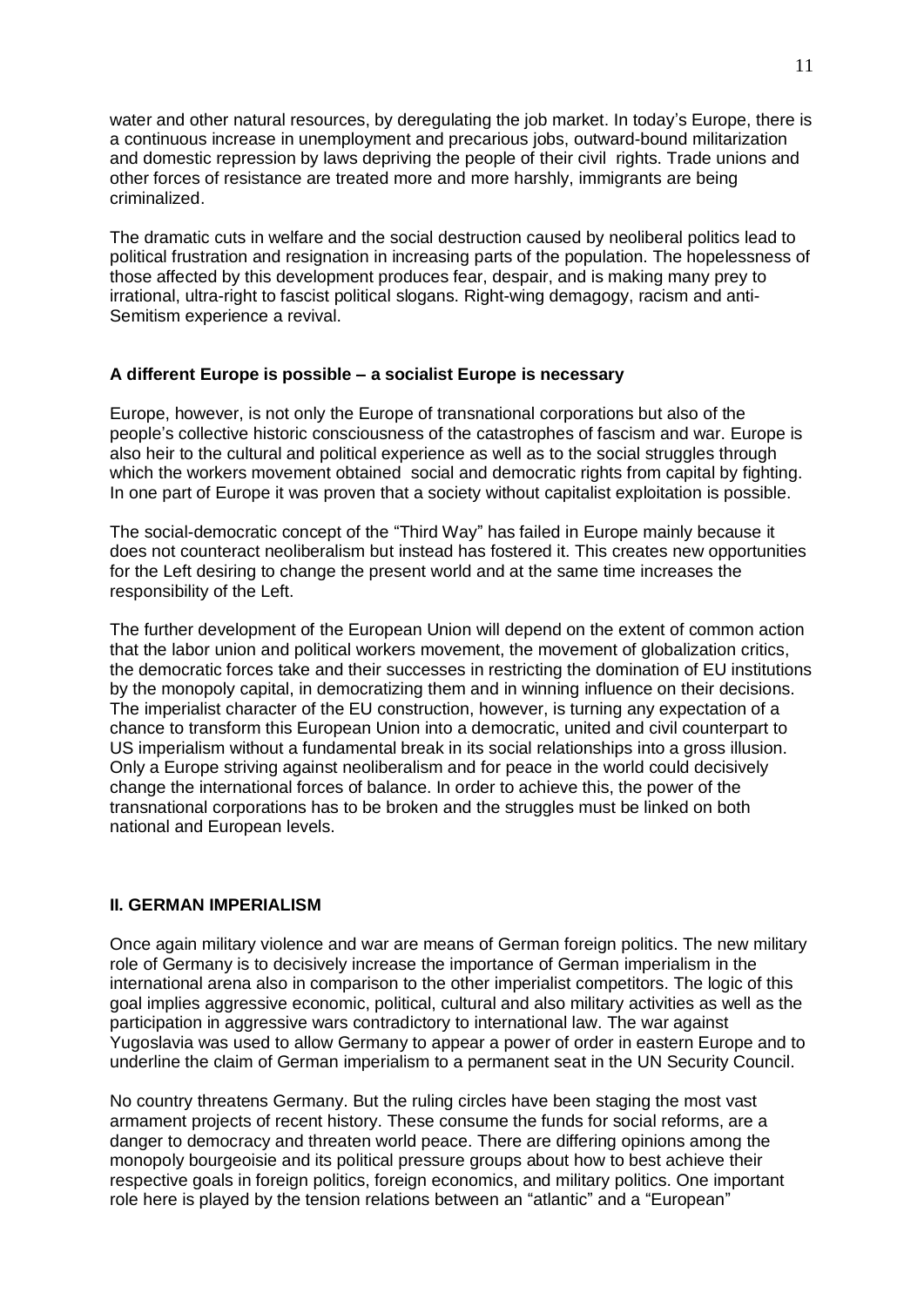orientation. There is agreement among the ruling class on the indispensability of the alliance with US imperialism. This, however, collides with the fact that the US administration tends to ignore important German and West-European interests. This leads to contradictions reaching far into the government and the monopoly bourgeoisie.

Today's politics, which is hostile to peace and unsocial to a new extent, has been made possible only by the elimination of competing systems, the socialist countries of Europe. The East of Germany today is one of the structurally weakest regions within the European Union. This is the result of an unprecedented process of social cutbacks, plundering and restoration which openly started after the counterrevolution in 1989/90 with the Economic and Monetary Union beginning in July 1990 under the auspices of the West-German capital. In the first years after that the East saw a historically unique process of liquidation of economic and scientific-technological potential as well as the removal of work places - all in the interest and in favour of above all, monopoly capital. The industry of the GDR (German Democratic Republic) was - apart from some few "core bits" - destroyed, many viable state and other cultural institutions were "closed down". Hundreds of thousands lost their jobs. The scientifictechnological potential of the GDR was largely destroyed in the years after 1990.

The process of expropriation continued with ongoing attacks on the land reform, with the sale of public and municipal property, with the pension legislation and unequal wages in the East and in the West. Inequality manifested itself in long years of political prosecution. Special legislation for East Germany in fact anulled the constitutional principle of prohibition of backdated punishment.

In the West, in the FRG (Federal Republic of Germany), the old economic and political power relations had already been restored after 1945. Still the trade union movement had been able to win important social achievements and compromises from capital. On this basis, reformism and the ideology of "social partnership" had had the function of smoothing out class conflicts. Reformist politics had encompassed a great scope of society, and with this background, was able to obtain the political and ideological hegemony in the West-German workers movement. Times now are over when social struggles nearly regularly led to an improvement of social rights and to the strengthening of the negotiation powers of trade unions. Now very hard struggles are necessary even for the defence of achievements won in the past, results being open even then. Social compromises are in contradiction to the logic of today's capitalism.

The search for social compromise is replaced by social polarisation and confrontation. The lower the costs the higher the profits are. The growing number of unemployed people is used as a means of pressure to weaken the labor movement, to depress regulations in the job market and break social and governmental protection of the work force, to undermine trade union work contracts, to deprive the working people of their dignity, and to redistribute the socially created wealth in favor of capital. The lack of wages as a factor of demand on the domestic market is to be set off by increased competition and export capacity  $-$  the absolute central focus of all measures. Even though labor productivity today is increasing as never before, social wealth becomes increasingly drawn out of the distribution struggle. Transnational capital tends to fight social investments that serve common welfare and which affect the maximizing of profits - this being considered as the withdrawal of necessary resources needed for competition on the world market. Thus, growing and increasingly persistent poverty has become a structural and functional part of this world market-oriented model.

This, however, also deprives reformism of its economic basis. The Social Democratic Party (SPD) is caught in deep crisis and has become a neoliberal party.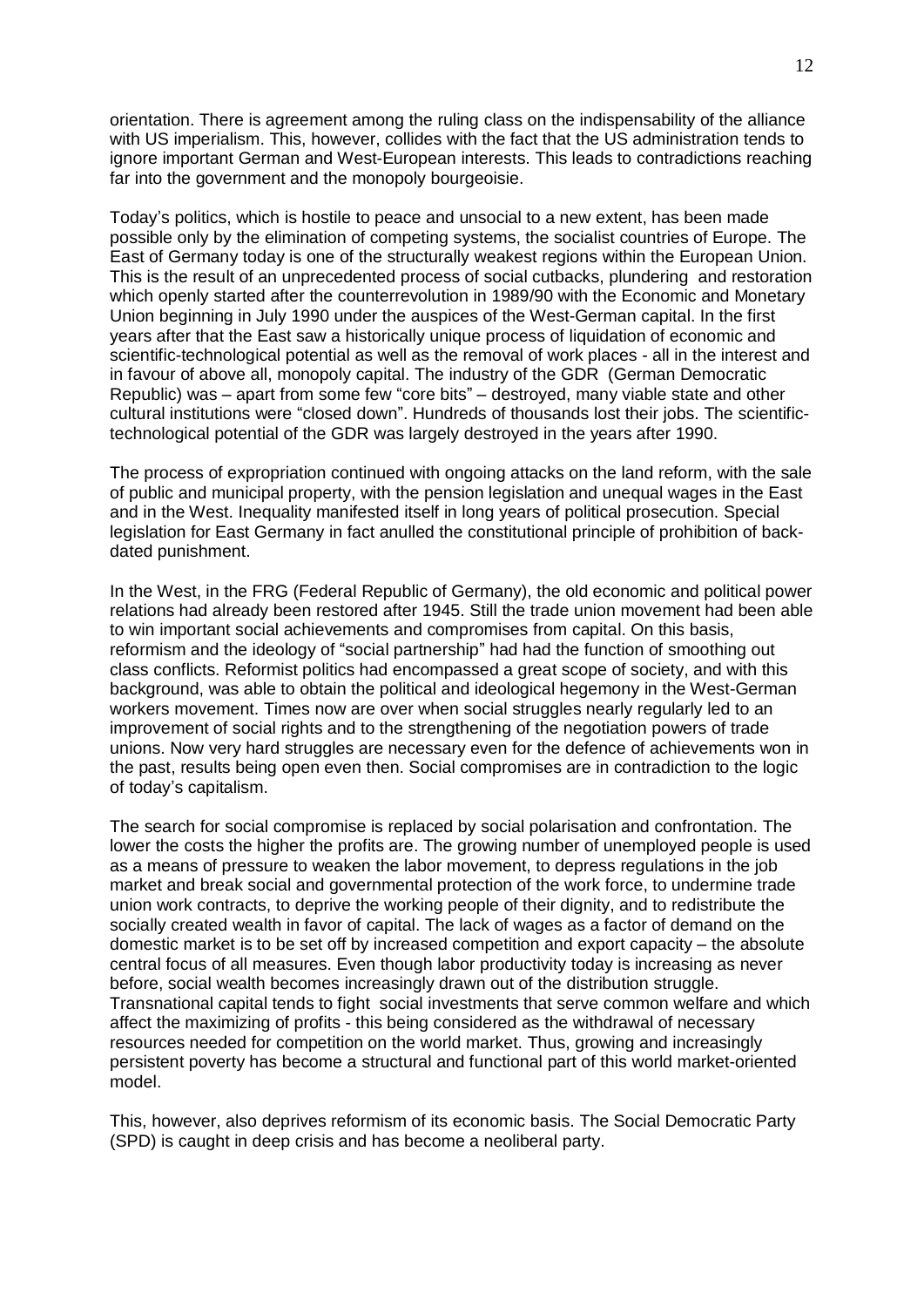### **Winding back civilization**

Uncertainty in one's professional career, irrespective of training or the degree of qualification, insecure life perspectives, the compulsion to enter into unforeseeable risks are becoming omnipresent and characterize more and more the life experience of the working class in today's capitalism. After a couple of decades of relative security, a situation has now returned in which everybody can suddenly be a loser and nobody can be sure about what to do. Many achievements towards equal rights for girls and women have increasingly been dismantled, questioned or  $-\dot{m}$  the wake of downwards adjustment  $-\dot{m}$  turned into the opposite by neoliberal politics.

For the first time in recent history, the younger generations are worse off than the generations before them. The interrelation of productive progress and social development, previously enforced in class struggles, is being lifted. Infrastructural social achievements, such as child day-care and education are dismantled and the privatisation of public property is being enforced. We are experiencing social and civilitory regression.

With its neoliberal concept of considering work being solely a cost factor, capitalism not only destroys labor but also more and more the humane character of labor. Labor is not only decisive for the material reproduction of a human being; but also for his and her identity and social integration. Man has become man by his labor, has historically developed by labor. Labor is part of his nature, part of his creative skills. It is the expression of life, the life activity of a human being.

Only human beings gain the conditions of their existence by labor, by purposeful activity in order to create values of use for the satisfaction of their needs. In this process they not only change nature but also themselves, develop a material and intellectual culture, form a personality.

Alongside nature, labor is the decisive source of social wealth. This is true of all social orders. In capitalism, however, labor is at the same time both the source of value and surplus value, the working power is a commodity. The personal dignity of an individual is reduced to the exchange value of his labor.

The point is not about "liberation from work" but about the liberation of the working class from capitalist exploitation. Only then man can develop as a cultural being. Culture grows where a person can unfold his gifts and talents beyond the satisfaction of the immediate needs of life. Society will only be a truly humane one if it establishes this "realm of freedom" in which the "realm of necessity" is lifted. (K. Marx: "The Capital")

All cultural activity is a preparation of this humane future; it is critical as far as it exposes the reduction of humanity in a class society. It is an essential element of class struggle and of communist consciousness.

\*

In the framework of the conditions of capitalist production, the impacts of this system, which is hostile towards humans and nature, cannot be remedied. They inevitably originate from the laws of capital accumulation. Therefore a different social order is necessary  $-$  and this order is Socialism.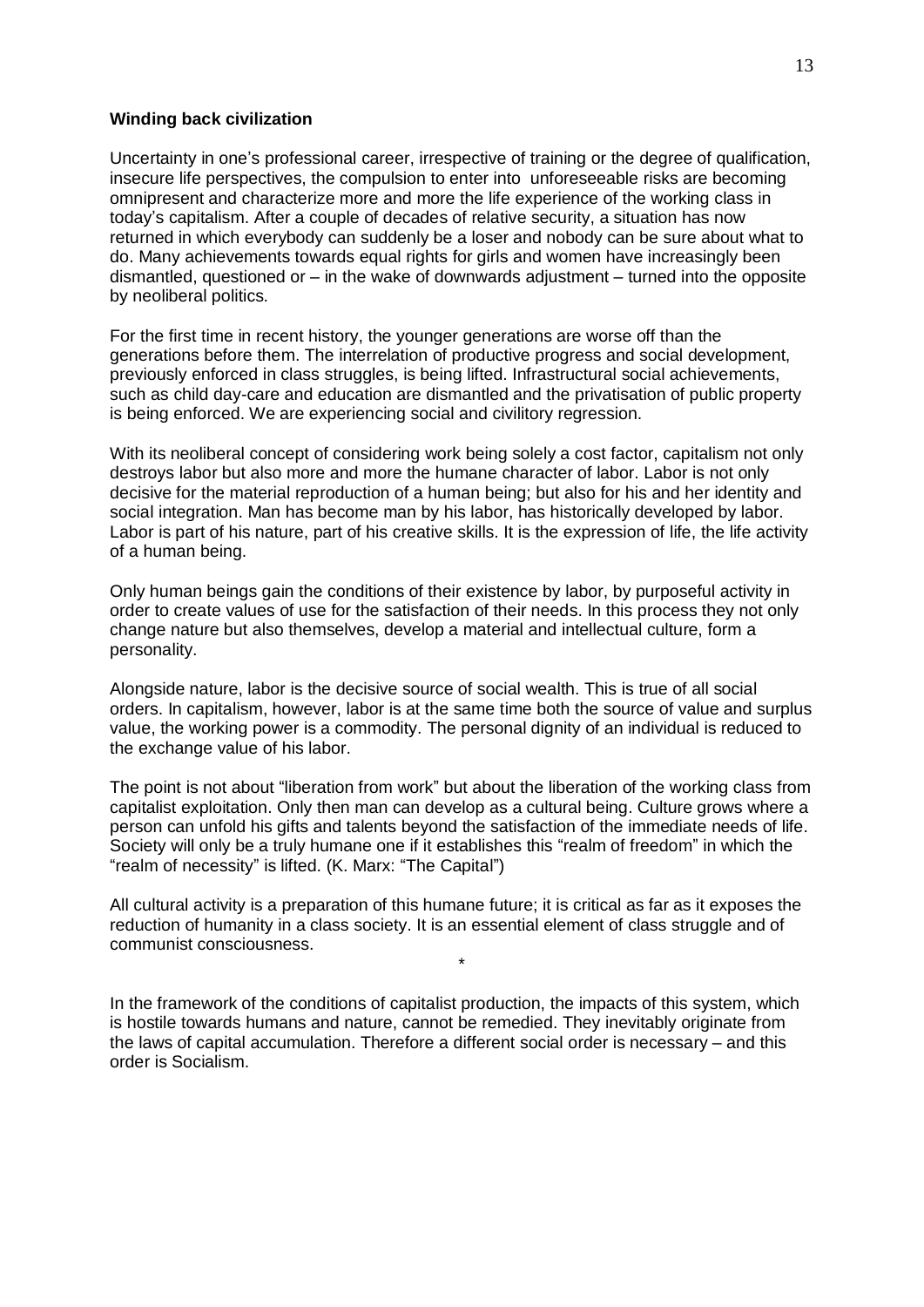### **III.** Socialism – the historic alternative to capitalism

### **The socialist goal**

The goal of the DKP, socialism, is the fundamental alternative to capitalism. It is the breach with the history of systems based on exploitation. This perspective has its objective foundations in the contradictions of today's capitalist society and its subjective preconditions in human acting.

As the first phase of a communist society socialism is also a stage on the way to communism: a society in which classes are eliminated, in which labor for public benefit has become the first need of life and in which products are no longer a commodity. Socialized production and the universal human development will then have reached such a level that the principle "everybody according to his or her abilities  $-$  to everybody according to his or her needs" can be realized. The transition to communism will be prepared during a long historical process of the development of socialism.

The socialist order requires the obtaining of political power by the working class in alliances with other working people. It is based on socialized ownership of all decisive means of production, of financial institutes and of natural resources. This will thus make a planned use and increase of social wealth for the good of the public and a continually improved satisfaction of cultural needs possible.

The chaotic capitalist economy of competition, organized for profits and shaken by crises, will be replaced by a scientifically planned economy  $-\overline{}$  its fundamental principles being those of social responsibility and solidarity. Socialism will eliminate class privileges and overcome exploitation of mankind by man while building the new society.

All this characerizes the nature of the socialist society. It realizes the principle "everybody according to his or her abilities -to everybody according to his or her needs."

The DKP presumes that socialism will be the result of joint effort of all those who share the goal of overcoming the capitalist profit-orientated mode of production, as different as their political and philosophical backgrounds might be. The philosophical fundament for the socialist goal of the DKP is scientific socialism, the theory put forth by Marx, Engels and Lenin. Other accesses can stem from religious or generally humanistic convictions or from antifascist, feministic, pacifistic, antiracist, anti-globalization or ecological motives. The contradiction between capital and labor remains the irreconcilable class contradiction of capitalist society resolvable only by a socialist revolution. But today the breach from capitalism is also fundamental for solving the global problems threatening the existance of mankind.

It is thus not only the working class that has an objective interest in socialism because of its position in production. Other social forces can come to the same insight – capitalism has to be overthrown by socialism - for differing reasons. The working class will of course still play the decisive role in a successful struggle for socialism, due to its specific place in the relations of production. Only if the working class is in its vast majority convinced of the neccessity to overcome capitalism and struggles for this goal conciously can it become a magnet for including other social strata and political forces in the struggle for socialism and the building of a new society. The DKP sets itself the task to further this process.

Socialism can only be the result of the intention and action of the working class and its allied forces; the result of democratic mass action. It requires the consent and active shaping by a majority of the people and the organizing power of a revolutionary party. With the decisive political power of the working class and its allies, along with social ownership of all important means of production socialism will give those democratic and social rights a real social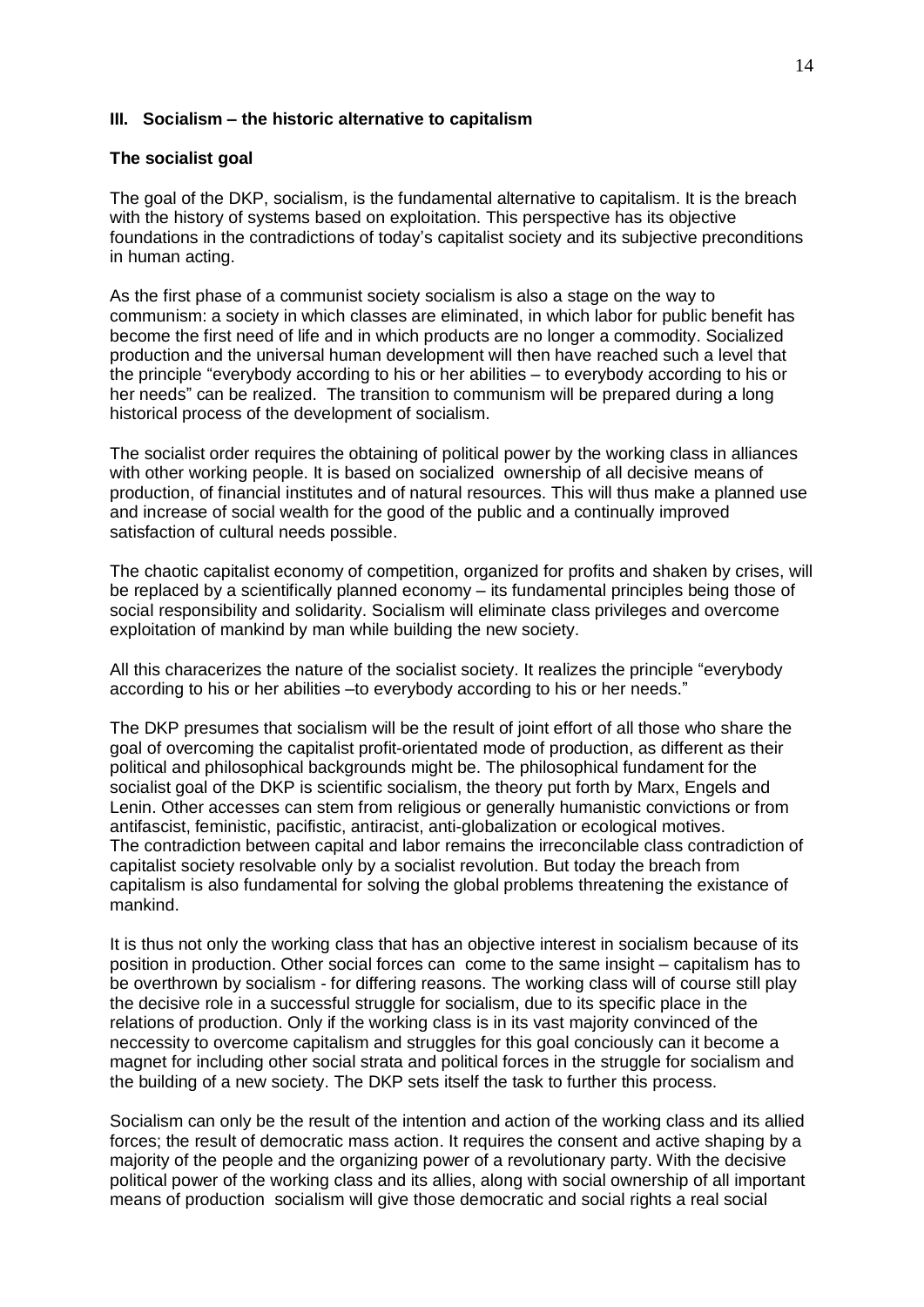basis, which were already fought for under capitalism but only formally installed or never secured.

Socialism guarantees the right to work, develops sustainable social safety and makes true equal rights and women's liberation possible. Socialism guarantees trade unions and other organizations of working people as well as each individual the right and the real possibility to form social life in common. Socialism guarantees equal chances in education and the access to humanistic culture for all. Socialism furthers continuous education, literature, theatre, the building arts and music, sports and other creative activities. Socialism thus creates the requirements for human beings who are educated universally, politically wellinformed and who can develop themselves freely for a self-determined and self-created life in peace, freedom, justice and solidarity, in social security and prosperity for all. Socialism means a new and at the same time higher stage of democracy.

All this, however, can only be developed and held if the decisive means of production are taken away from the capitalists and thus the possibility to subjugate society under the logic of profits is abolished. It will thus be necessary to forestall all efforts of the then de-instated class of capitalist to re-instate the capitalist order of exploitation - which is incompatible with the constitution and the laws and the socialist state  $-\,$  on the basis of socialist lawfulness.

The DKP sees the task of the communist party in socialism in winning the confidence of the people as well as decisive influence every time anew by putting forward the best political ideas and initiatives together with other progressive forces. Its task will also be to work out the strategic orientation for the further development of socialism and to win majorities for this orientation. It is the task of all communists to develop socialist consciousness in the masses; to encourage them to build up a socialist society in an emancipatory and creative process and to mobilize for its defence against all efforts to restore capitalism.

No one can foresee exactly how socialism will look like. Much will depend on the respective preconditions, on the further historical developments and on the continually changing economic, political and cultural framework as well as on the will and action of those who will have achieved that breach towards a new society. But it will be indispensable to change to a new type of economic development which will make a raising of the standard of living, the realization of the right to work in dignity and social security possible but will also take responsibility for the material natural resources.

In the countries of 'real socialism'  $-$  an early stage of socialism - the decisive means of production were mostly owned by the state and cooperatives. It can be expected that in the revolutionary process of a struggle for socialism new forms of social and democratic control will crystallize alongside forms proven worthwhile in the past. It is the task of communists to oppose bureaucratic dangers, to strengthen public control over legislative and over juridical powers as well as over media, education and research and to extend direct rule of the people.

In the face of the further internationalization of the economy and the integration process of the European Union the DKP assumes that it will probably only be feasible to built up a socialist society in the framework of similar revolutionary processes in the other important countries of the European Union, given the resulting change in the international balance of forces.

Socialism will only have made its definitive breakthrough as a higher form of civilization in contradiction to capitalism if it creates a productive and consumptive political system on a world wide basis which can be generalized for all of mankind, one which puts an end to the destruction of nature; one which corrects the scandalous inequality and injustice capitalism has brought forth. Building up socialism on a world wide scale will thus definitely take a long historical process.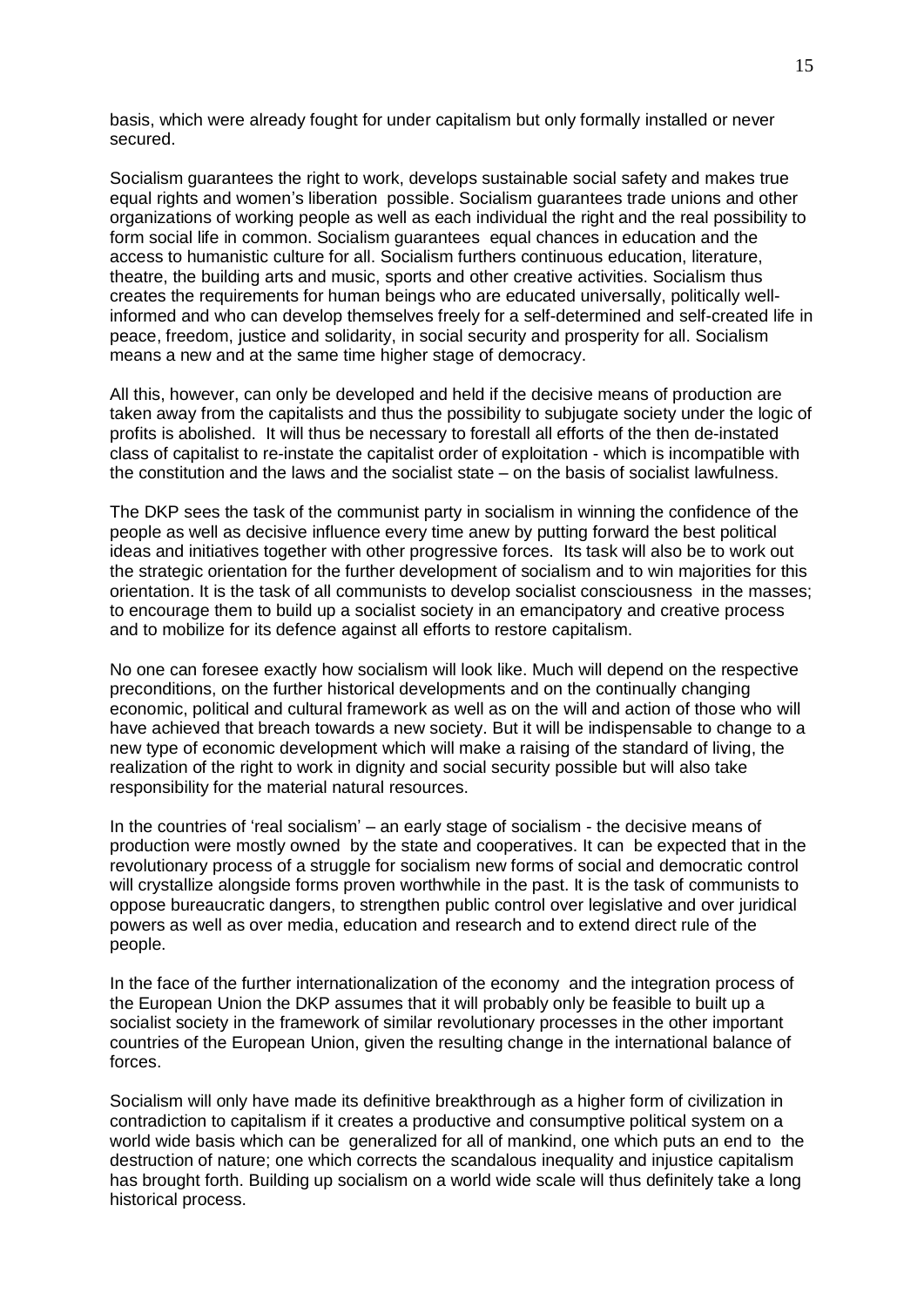### **Experiences with socialism**

Future socialist societies will differ considerably from those first built up in  $20<sup>th</sup>$  century Europe as their historical preconditions will differ. But both the negative and the positive experiences made in and with these societies are a treasure hold of insights to be used in the future.

### *Achievements of socialism*

The October revolution of 1917 marked the beginning of constructing a socialist society. The revolution gave a signal to mankind to break through to a new historical epoch. Impressive achievements were made under severe preconditions, first in the Soviet Union, later in other socialist countries.

The socialist societies proved over many decades that production without capitalists and the principle of profit is possible as well as following a strategic economical planning. They curbed the aggressiveness of imperialism. A consistent peace policy began with the 'Decree on Peace', the first decree of soviet power in 1917, and was continued by the decisive contribution of the Soviet Union to the overthrow of Hitler's fascism. The disarmament initiatives of the Warsaw Pact countries are further links in the chain of socialist peace endeavors. The historic achievements of socialism also include the solidarity and support of the people in the fight for national sovereignty, against colonialism and neo-colonialism.

Socialism attained social achievements that have never been achieved by even the richest imperialist states: homelessness and unemployment were intrinsically overcome, there were equal educational opportunities for all; fundamental employment of all women, free basic health care as well as a highly developed culture accessible to all. Social security and confidence in the future was the mainstay of life.

The existence of socialism and its achievements also enhanced the preconditions for the struggle for social and democratic reforms in the developed capitalist countries. Due to the confrontation of the rivalling social systems, the bourgeoisie and their governments were forced to make important concessions. This held especially true for the rulers in West Germany.

Under the leadership of the SED the German Democratic Republic imposed restrictions on German imperialism. For four decades the rule of monopolies and banks was broken in one part of Germany. Liberation from Fascism had opened the way towards an antifascist and democratic order of society in all of Germany. This chance, however, was only taken in a consequent way in the eastern section of Germany, that of the occupation zone of the Soviet Union which later became the GDR.

With the GDR a socialist alternative to German imperialism came into being on German soil. The GDR, its consistent antifascism, its initiatives for peace, its policies of détente and disarmament as well as the realization of fundamental social rights belong to the biggest achievements of the German working class movement and is part of the humanistic heritage in Germany.

## *Reasons for defeat*

Despite all its truly historic achievements socialism in Europe was defeated. The defeat has internal and external, economic, ideological and political, objective and subjective reasons.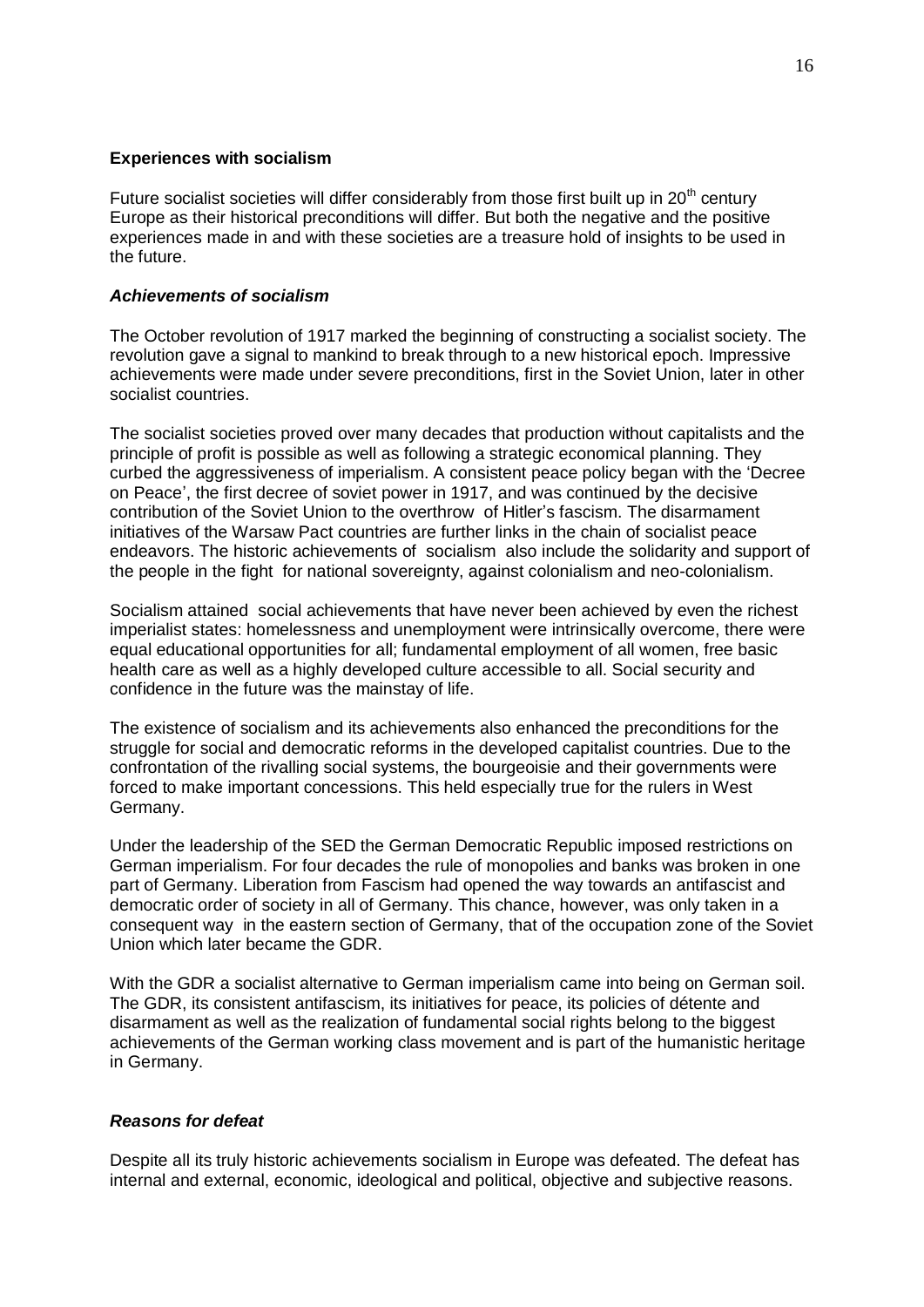Evaluation has not yet been completed; the DKP is still in the process of studies and discussion.

From today's point of view one of the important factors has its beginnings in the very difficult preconditions of the Russian Revolution. A weakly developed industry and underdeveloped agriculture coupled with partial illiteracy, the lack of a bourgeois-democratic tradition, a population still mainly consisting of peasantry and a working class which had evolved under these - in comparison to developed capitalist industrialized countries - relatively backward conditions. These factors all decisively influenced the development of economy and politics in many countries which took a socialist path.

This situation as well as the permanent threat of the external imperialist forces made it indispensable for the Soviet Union to centralize all their forces in the building up of a modern industry and to start a cultural revolution  $-$  all that in a very short time. This in turn had the effect that the supposed predominant role of the working class was for the present largely substituted by the leading role of the communist party .

But even though industrialization and cultural revolution had changed preconditions, this situation remained upheld. Party and State more and more amalgamated, forming an administrative-bureaucratic apparatus. The process of socialization stagnated at the level of nationalization. The result was a growing alienation from socialist property.

State penetration of all areas of society impeded initiating activities of the people. Lesser and lesser real social debates were held on perspectives. It was during this period the party lost credibility and with that finally hegemony as well. The political and organizational principles of the CPSU were more and more abolished; inner- party democracy, collectivism and solidarity were substituted by authoritarian measures.

This process took place under the preconditions of external threat, subversion, economic blackmail and hard international class conflicts. Due to the missing development of a bourgeois-democratic juridical tradition the principles of socialist democracy were massively violated by the disregard of socialist law, by repression, mass persecution and criminal offence. This was contrary to the humanist nature of socialism. Uncountable numbers of persons, including members of the CPSU, the Red Army and the Communist International were thus sacrificed. This has caused massive damage to socialism and its prestige.

These insights and the consequences since derived have become integral part of the political and organisational self-perception of the DKP; this process is still ongoing.

The administrative-centralistic "Model of Socialism" was transcribed to those countries that after WW II adopted a socialist course of development. Although at first this type of socialism permitted these countries to achieve important economic success it ended up being an impediment to the recognition of the fundamentally new challenges of the scientifictechnological revolution and hindered flexible reaction on these challenges. The result was that the level of work productivity and the material standards of living in the socialist countries increasingly fell further and further behind those of the developed capitalist countries. This had to destabilize.

The socialist countries failed to achieve a type of development of productivity appropriate to socialism. In addition socialist values could not be established for good among most people.

Alongside important new developments and insights, dogmatic stagnation in social sciences set in. These were stripped of their powers to develop substantiated orientation for action by means of founded scientific prognosis in dealing with new contradictions and the furthering of the development of a socialist society. The capability of criticism and self-criticism in the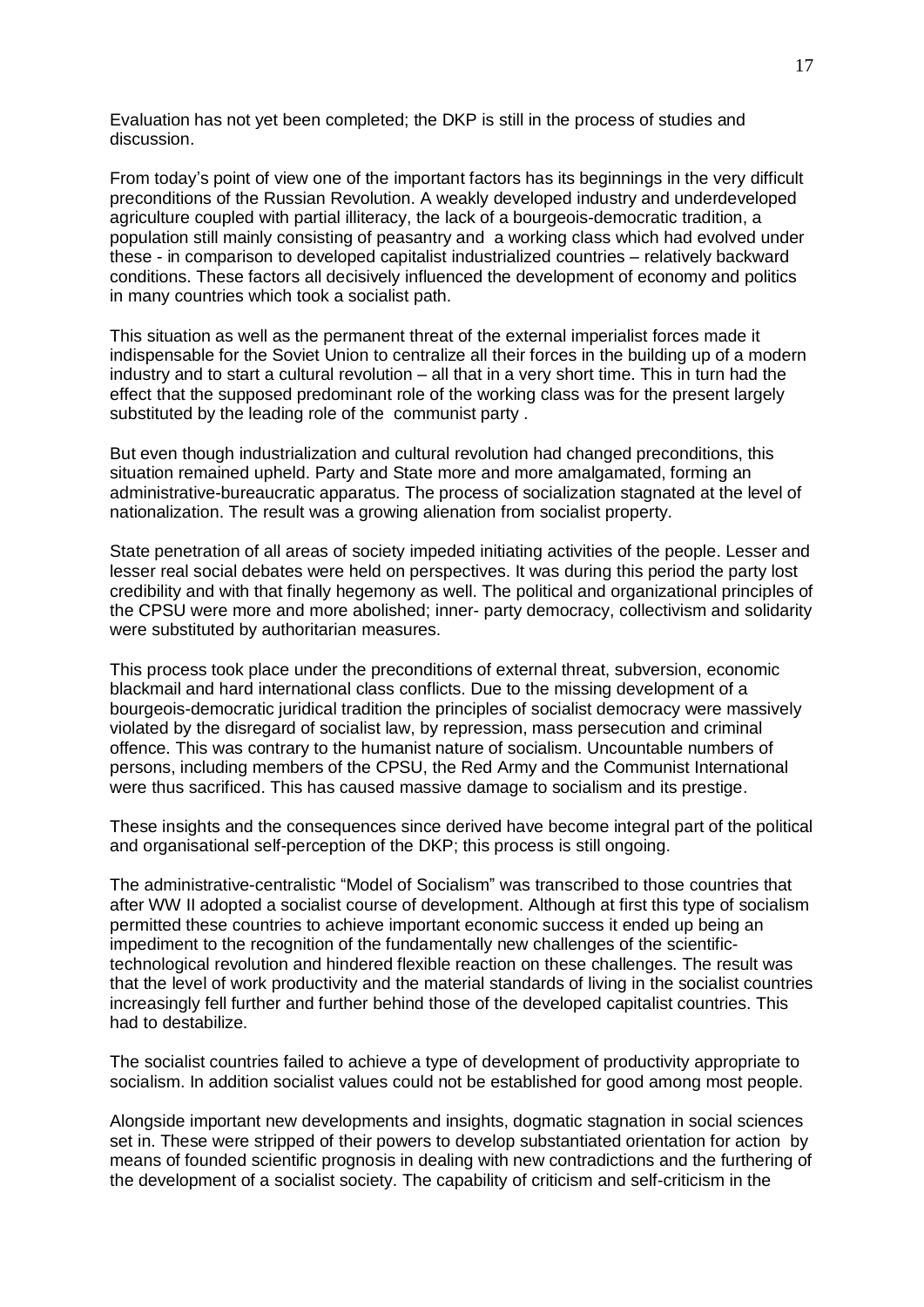party and in society was mostly lost. Communists in West-Germany supported many incorrect assessments as well.

The main internal reason for the defeat of 'real existing' socialism in Europe lies in the growing stagnation of social relationships. It was not achieved to give socialism always new revolutionary thrusts of development appropriate to the already reached level.

The defeat of socialism is at the same time the result of both internal and external counterrevolution. From the beginnings the Soviet Union and later on the other socialist countries were permanently confronted with attacks and intervention by the imperialist forces. The line of severe aggression began with the intervention of the 14 imperialist States against the young Soviet power (1918-1920) and continued with economic isolation, trade embargoes, the threat of the Antikomintern pact of the fascist states of Germany, Italy and Japan, the war of total destruction waged by fascist Germany. All these efforts were accompanied by subversive activities. This was continued by the politics of embargoes and the weakening armaments race during the Cold War, reinforced by atomic threats. The imperialist forces left nothing untried  $-\overline{}$  even to the point of counterrevolutionary strategies to destabilize and destroy socialism.

Increasingly sharpening social problems, external influence and the growing inability to solve the social tasks of the day resulted in the narrowing of the radius of activity. In some socialist countries, especially within the CPSU, revisionist forces won the lead in this situation of crisis. This proved at the end to pave the way for the defeat of socialism.

The DKP is faced with the task of uncovering the causes for the defeat and to draw the conclusions necessary for future socialist developments, for the defeat of the socialist countries in Europe does not mean that Socialism is impossible and that capitalism has the last word in history. In face of the destructions capitalism has caused, mankind must and will find solutions for the problems beyond capitalism. Today more dramatic than ever the alternative is "Socialism or barbarism!" (Rosa Luxemburg)

## **IV. Our Road to Socialism**

Socialism can not be reached by mere reforms but only by far-reaching changes and the revolutionary overcoming of capitalist power and private ownership. Precondition for this is a fundamental change of the balance of forces in favor of the working class and its allies.

Social balances of forces however do not change on their own but by class struggle. Counter-power must be built by strengthening the organization and the ability to fight of the trade unions, by labor action and by the activities of democratic and social movements.

The more changes toward self-determination in work and in society, towards more democratic control, towards demilitarization and democratization of state and of society are achieved, the more influence the democratic and socialist forces gain wherever opinions are formed, the better the chances in the struggle will be to push back the power of monopoly capitalism and to open the road to socialism.

### **For a change to democratic and social progress**

At present the protection of constitutional rights, the protection of those social and democratic achievements already achieved by the working class against the neo-liberal onslaught of state and capital power are on the agenda. We are also called to restore and protect our natural resources from being threatened by unbridled striving for profits, to shield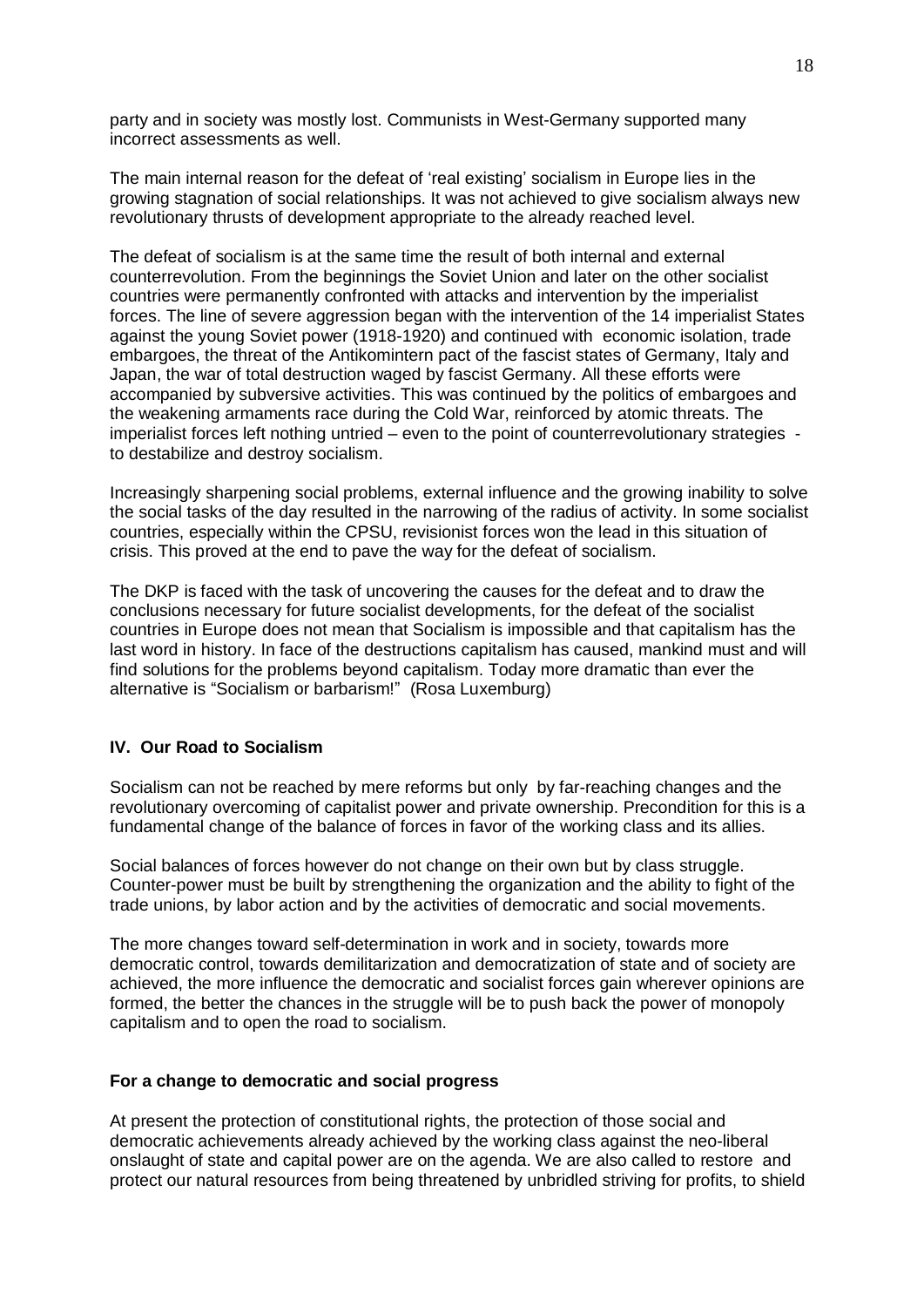peace against the war politics of US-imperialism and to combat the hegemonial strivings of both German and European Imperialism.

Under present conditions, struggles of defense will be the focus of an entire phase of struggles. And even these struggles will only prove successful if a truly higher level in the mobilization of the labor forces both in productive and the administrative sectors, of the unemployed and pensioners, of all those suffering from the demolition of social and democratic achievements is reached and if a new and forceful momentum in the peace and progressive social movements can be achieved. At the same time in these struggles to defend what was achieved the forces for progressive reforms, for a change to democratic and social progress can and must be collected. Joint action and international networking has an increasingly higher level of importance in the framework of globalization.

The DKP assumes that the scope for social and democratic reforms has been much reduced due to global economic networks and the power of transnational corporations as well as to immense state debts and the disappearance of pressure for progressive reforms due to the demise of the socialist states in Europe. This however does not mean communists are to give up the struggle for reforms. Politics for reforms cannot elude but must seek political confrontation with the power of capital - especially that of transnational capital. This requires at least encroachments on capital's power to have the property at its disposal – and it puts the question of property ownership on the agenda. Traditional social and democratic reforms are thus thrust closer to the necessity of fundamental anti-monopolistic change.

No effective social resistance will develop without seemingly realistic alternatives; without resistance all progressive ideas are deemed illusionary. It is thus necessary to combine beginnings of resistance with perspectives of changes and reforms based on:

- peace and disarmament politics, international cooperation and a world-wide order of the economy based on justice
- opposition against the domestic deployment of the German Army, against the militarization of society, against racist and fascist ideologies, their organizations and parties
- extermination of mass unemployment, the reduction of precarious labor and social discrimination, the installation of social security systems based on solidarity as well as the struggle against individual and overall pauperization and the restoration and protection of the environment.

Economic efficiency shall not be measured by capitalist balance sheets or in the reference numbers of international competition but by the improvement of the working and living conditions of the majority of the people. Ecological reforms and qualitative growth must be the fundaments of programs of state and municipalities against mass unemployment and for well-aimed reorganization: housing schemes, attainable public health care for all, extension of public transportation, building up of new educational and cultural institutions as well as supporting existing ones, free education, qualified fulltime and free childcare, integrated allday schools for all children and the restoration of the environment. The financial means are to be found in the treasuries of corporations and banks, are available in the military budget and can also be taken from the non-invested speculative wealth of banks, insurance companies and corporations.

It is all about

- democratic influence on the state monopolistic regulatory mechanisms in both a national framework as well as in the European and other international statemonopolistic institutional frameworks
- trade union action and international treaties against social dumping and competition of workplaces
- support of human behavior based on solidarity against the prevailing elbow-mentality and against neo-fascism and racism which is hostile to mankind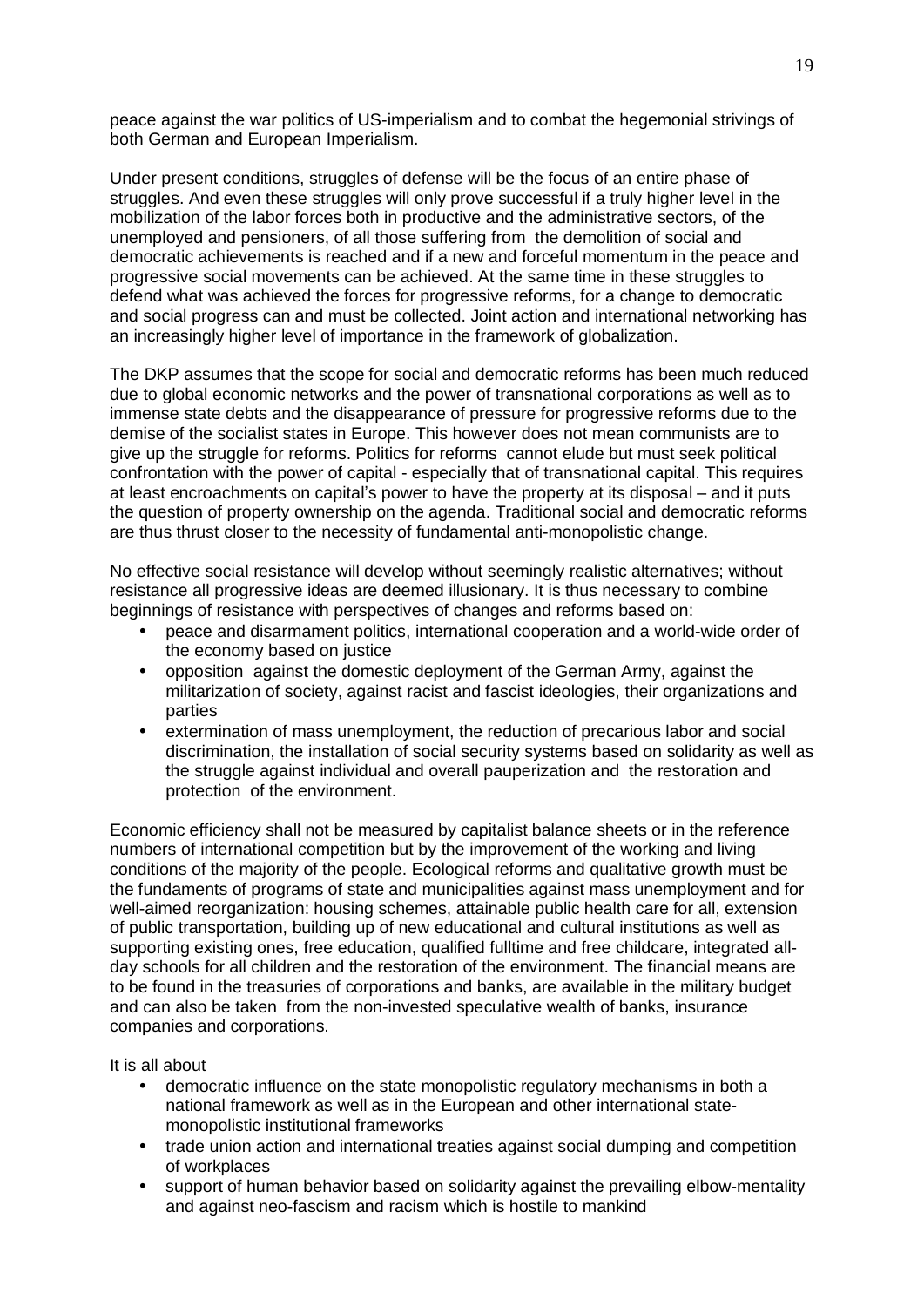- installment of quiding principles in public education dedicated to the goal of developing critical and responsible citizens rather than to the training of a subordinate labor force which can be hired or fired on demand
- democratic supervision over the development and use of science and technology.

In the period ahead it will be necessary to bundle much broader social forces than just those on the left in the resistance against neo-liberal politics. Only the formation of broad alliances comprising different social forces capable of continuing their own recurring reconstruction over new and different issues and in which the working class plays the decisive role can bring forth the preconditions to stop society's move to the right and the neo-liberal reconstruction of society. And only if these alliances develop into stable coalitions and become a solid social and political bloc against Neo-Liberalism will the balance of forces be changed to a position of offering a viable perspective to the struggle for social alternatives.

Without anti-monopolistic encroachments it will be impossible to carry out reforms to achieve the required redistribution of wealth from above to below, from private super-profits to public cash-boxes, from the rich to the poor countries.

The DKP presumes it feasible and necessary for the anti-monopolistic struggle to result in these and other anti-monopolistic structural changes that lead to a weakening of the omnipotence of monopoly capitalism, thus widening the scope of influence of the working class and its allies to open the road to the further struggle for socialism.

The decisive step must be the conversion of the banks, insurance companies and corporations dominating production and markets in other strategically important sectors of economy into democratically controlled public property.

## **Opening the road to socialism through anti-monopolistic upheavals**

This struggle can lead to anti-monopolistic transition, the prerequisite being the formation of an anti-monopolistic bloc with such strong power and influence both in and out of parliament as to allow for the building of a government representing the common interests. With the support of strong forces out of parliament, of the organizations of the working class and with the formation of a new democratic power it will be possible to start deep political and economic changes resulting in the break of the power of monopoly capital.

The DKP has always viewed anti-monopolistic and socialist revolution as interlacing stages of development in a unified revolutionary process of transition from capitalism to socialism.

Anti-monopolistic upheaval means a period of revolutionary struggle in which elements of capitalism will still be existent and the seeds of socialism are already visible. In the beginning the elements of the old will prevail; in the process of class struggle the elements of the new society will have to achieve more and more preponderance - otherwise the counterrevolution will succeed in suffocating the revolutionary process.

The concrete formation of this process will depend in great part on the power of the working class, the stability of its alliances with other democratic forces, the influence of communists as well as the forms of reactionary opposition. Our experiences in class struggle have taught us that the monopoly bourgeoisie has always tried to hinder social progress with all their might – even to the installment of fascist dictatorships and civil war - when their powers and privileges were endangered. Their inevitable resistance will have to be overcome in hard struggle and the balance of forces will thus be changed in favor of the forces striving for socialism as to hinder the reactionary forces in resorting to force, which will allow the working class and its allies to carry through the most favorable road toward socialism.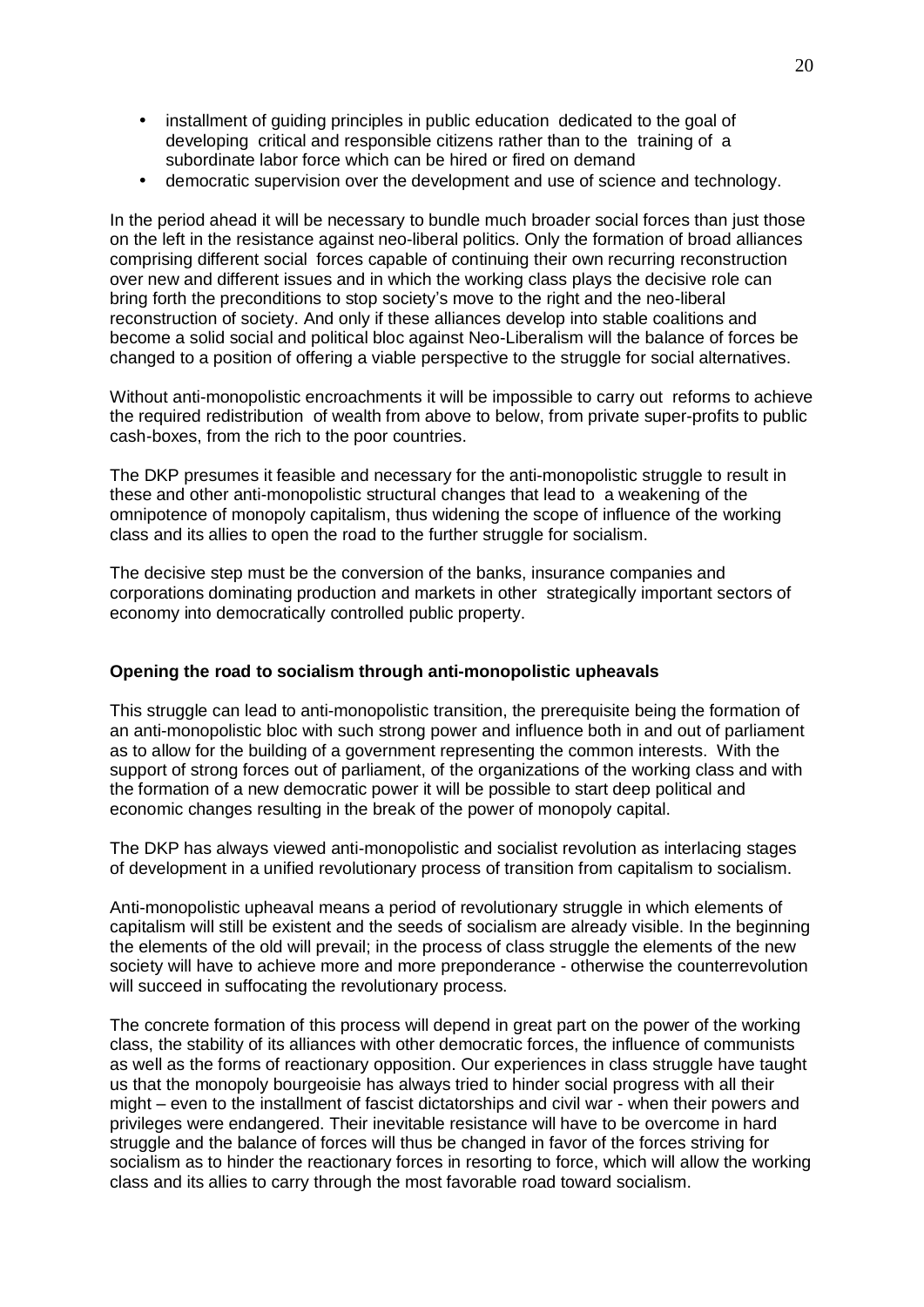### **V. Forces of Resistance and Progress**

As a result of the economic and political processes in the developed capitalist countries, including Germany, an ever-increasing polarization of society has taken place. On the one side you have a small group of business tycoons, bank directors and multi-millionaires. On the other side stand the overwhelming majority of workers, white-collar employees, civil servants, agricultural laborers, intellectuals, freelancers, as well as small and middle-size entrepreneurs. All of these are in the economic and political grip of monopoly capitalism's rule. Social insecurity, unemployment and poverty, social division and marginalization have steadily increased.

A great variety of new social protagonists emerges and unfolds itself. Antiracist movements, groups taking up the cause of gender equality, environmentalists and peace activists, as well as organizations dedicated to one or many other causes are acting autonomously. The existence of a large stratum of exploited and marginalized people makes it necessary and possible to bring all these disadvantaged people together in an alternative political and social project, to unite them in their totality, while maintaining their diversity and autonomy.

The more these social blocs that evolve at the national level act and link up with each other internationally, the more power they will have to enforce socio-political alternatives.

At the international level states with a socialist orientation, as well as governments, which  $$ supported by their populations  $-$  seek an alternative to neo-liberalism and struggle against the domination of US imperialism in international politics, can be counted among the forces of resistance and progress. Opposition to the hegemony of the centers of capitalism is growing within the WTO (World Trade Organization). The movements of globalization critics may help to prevent the USA, the European Union and Japan from an uninhibited enforcement of their interests.

Cuba is especially important because of its role in defending socialism against all capitalist attacks under exceedingly difficult circumstances. By what it stands for, Cuba inspires above all the people of Latin America and the Caribbean Islands in their struggle against neoliberalism and US domination.

### **The Working Class - the decisive Force**

The working class constitutes the decisive force in the struggle against the power of capital and for socialism. Within capitalist society it is the class which due to its position in the social system of production experiences capitalist exploitation in the most direct manner. Not being the owners of the means of production, workers and employees are forced to sell their capacity for work. Society couldn't exist without their work. In our highly industrialized country they are the main producers of all value. The working class has no particular interests divergent from the interests of mankind at large. It is from this social status it derives the power to become the main force in resistance and in the changing of society.

Workers and employees constitute the vast majority of the population of Germany. The millions of workers who have an immigrant background have been augmenting the ranks of the German working class. As do their family members, they often experience discrimination at work and in every day life. The unemployment rate has reached a staggering dimension; many adolescents and young adults search in vain for employment or vocational training. These all belong to the working class.

The number of women in the work force continues to rise but the majority of female workers does not have an income that fully secures their existence: part-time employment in various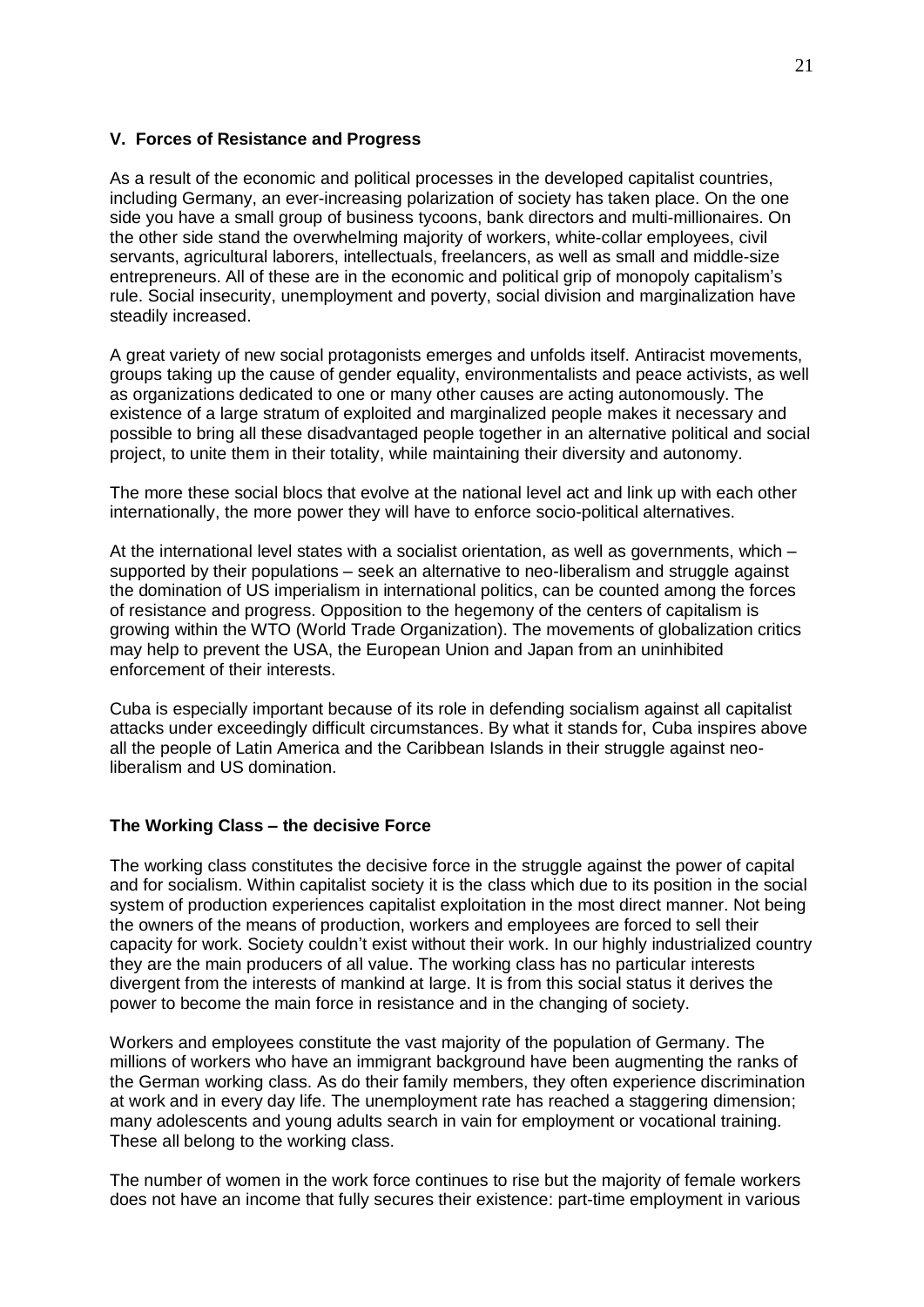forms, an especially high share of jobs in the low and lowest wage sector as well as a disproportionately high quota of unemployment characterize the job situation of most women. As a rule women are paid less than men. This constitutes an additional source of profit and at the same time intensifies pressure on men's wages.

Growing unemployment, which hits women particularly badly, and the fear of becoming unemployed increase their dependency and constitute an extra burden and form of oppression.

This results in women of all age-groups being particularly affected or threatened by poverty.

The growing flexibility of work as well as longer working hours make it more difficult for people with children to participate equally in the work force. The question of juggling job and family remains a private problem of the families, most often of the women. Hence, the traditional allocation of roles perpetuates itself. And the tendency to push reproductive work into low-wage sectors in the proximity of jobs related to house-keeping will predominantly affect women.

The working class has undergone significant structural changes during the last couple of decades mainly under the influence of the scientific and technological revolution. Professional profiles and qualification characteristics have changed. Sectors of work in which employees have not been wont to consider themselves working class - although objectively so-, have become more and more important.

In the fields of technology, science and administration a growing stratum of working intellectuals is emerging. These frequently distinguish themselves from industrial workers, or from simple employees in administration and educational institutions only by the tangible tasks they perform. Their job is often endangered, too. Many of them are forced into humiliating work contracts.

The workers and employees in the large industrial corporations and in certain sectors of transportation are still the best-organized workers with the most experience in the struggle. However, under current conditions employees in banking, the service sector, the public service, as well as in the communications field are playing an increasingly important role in the struggle of the working class.

As a result of new scientific-technological developments the labor actually performed by human beings in the direct work process has diminished by automation and the use of robots. This, however, has not lessened the pressure on the workers. On the one hand , more and more jobs are being cut back. On the other hand there are longer working hours, the intensity of work is raised and the employers attack workers' and bargaining rights. At the same time the number of people in the low-wage sector increases, as does the number of those with work limited in time and precarious labor contracts. In these sectors the negotiated tariffs are as a rule being violated and protection against unlawful dismissal is missing. Women, adolescents, and the handicapped are the ones most affected by this.

The working class in our country is quite heterogeneous in regard to its composition, to the work pursued, to labor conditions, to overall general conditions of life, to the cultural origins and traditions as well as to the experience gathered in labor struggle. In the organized labor movement there is a number of varying political and philosophical outlooks to be found. Regardless of all differences, what objectively unifies the class is far stronger than what divides it. The working class has common class interests. It is confronted by big capital, a mighty class opponent that is highly organized, acting in unity, having at its disposal all means of power and manipulation of public opinion Social progress is conceivable only if the working class acts in unity and is prepared to enter alliances. It is necessary and also possible for workers, employees, public servants, those sustaining themselves by precarious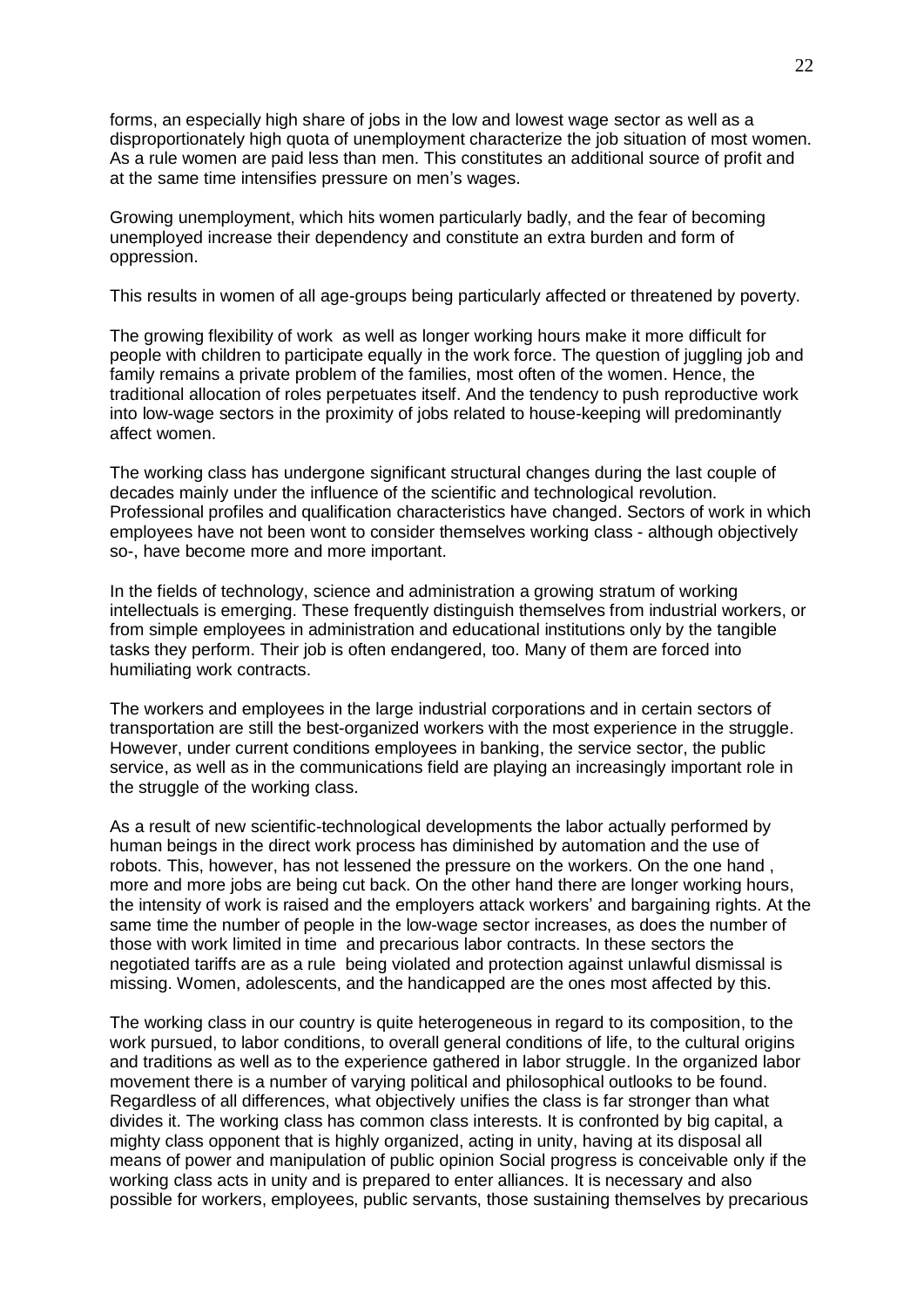working conditions, the unemployed, those in vocational training, and pensioners  $$ regardless of nationality and origin, of different outlooks, and different party affiliation  $-$  to act in unison.

The international working class, which formed national departments according to the different production and living conditions, developed with capitalism.

With increasing standardization of the conditions of production the preconditions grow for the global unification of the working class, even if the consciousness for this process has not yet matured. The material basis is the intensification of the international division of labor. As a result the employees enter more and more into direct cross-border cooperation in the process of production. The de-industrialization in one part of the world and a simultaneous building-up of highly advanced production facilities in other parts becomes a global phenomenon in this process. Capitalism in turn exploits this by playing off workforces of different locations and national divisions of the working class against each other. Communists counteract this by taking a determined internationalistic stance. This means that the working class movement has to organize itself in international networks along the lines of the global production networks in order to be capable of developing opposing power within the transnational corporations. The support of cooperation of the working class with is full strength, the stressing of common interests, the advancement of unified action, and the contributing to the development of class-consciousness – that is the task and principle of the DKP.

## **The DKP and the Labor Unions**

Labor unions play a key role in organizing the working class and in the distribution of power between the classes. The German Trade Union League (DGB) with its sub-trade unions is the most comprehensive class organization of workers, employees, and public servants, the organized expression of their common class interests.

The principle of politically united unions, not seperated by different party affiliations, was an essential precondition for the working class in this country in enforcing and defending significant social and democratic achievements in the past. In the formation of these unions communists played a significant role after the liberation from Hitler-Fascism and they always contribute actively to them.

As an "invisible negotiation partner" for West German workers the existence of the GDR (German Democratic Republic) used to be an important ally in the labor struggle. It is for this reason, too, that the defeat of socialism in Europe has deeply affected the organized labor movement, especially the labor unions in the German Federal Republic.

The DKP is convinced that strong labor unions orientated on the needs of the working class and taking up the struggle on its behalf will continue to be indispensable in the future. It acts in order to strengthen labor unions. The Party defends bargaining rights and relating legislation and it fights against all attacks on the unions by employer associations and other reactionary forces set on obliterating the fighting power of the labor unions in order to weaken resistance against the reactionary restructuring of society.

We oppose the abuse of labor unions by luring them into a "modernization coalition", a concept aimed at making 'Location Germany' attractive for domestic and international capital and creating the optimal conditions for profit by means of social and democratic cutbacks. We object when parts of the union leaderships still allow themselves to be integrated into such policies. If unions want to have a future, they must put an end to their subordination under the SPD (Social Democratic Party), commit themselves to independent political representation and become, as a political force in their own right, part of a mass movement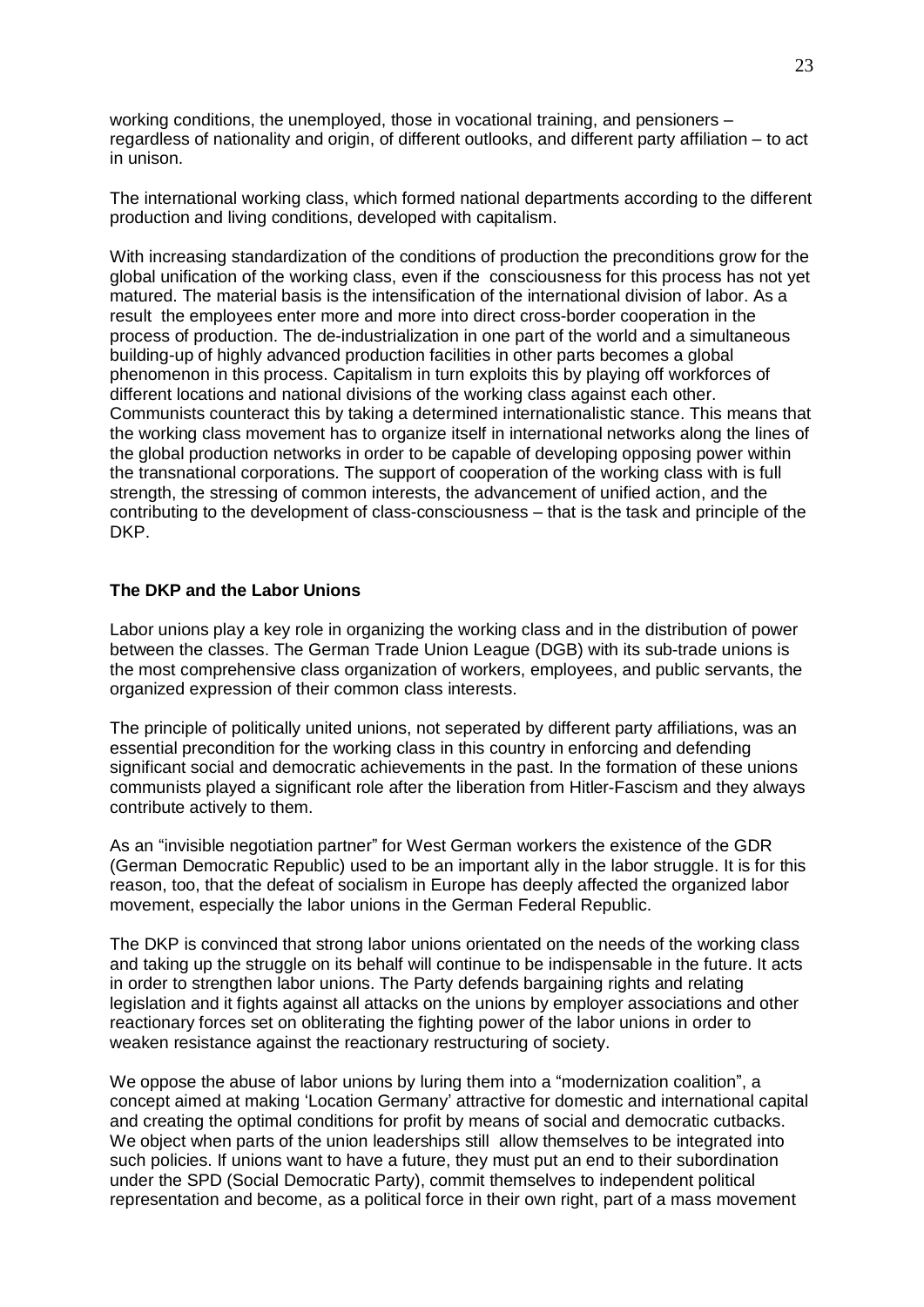against unemployment and neo-liberal destruction. Labor unions are indispensable for the formation of a forceful political counterweight in enterprises and society.

The DKP strives to help overcome contradictions and inconsistencies within the policies of the labor unions in order to improve their image and regain credibility and fighting power. Members of the DKP join a union wherever possible. They will do what they can to develop the unions into independent and fighting class organizations, capable of combining the varying political and philosophical outlooks. Communists make theoretical and practical contributions in strengthening the class orientation within the unions, develop anti-capitalist positions to this end and propagate the realization of a socialist society as necessary and feasible.

The DKP wants shop stewards also representing the young adults in vocational training and labor councils to be strong and combatant. It supports labor union cooperation at the European and the international level to prevent national workforces being played off against each other and to enable them to act jointly in the class struggles.

### **Democratic Parties and Movements**

### *Cooperation with other Left Parties*

The political landscape in Germany is undergoing key changes. The major parties and the political system, determining factors in Germany's course for the past decades, are losing their integrative power. Right parties and rightist positions are gaining ground. Left-wing influence within the SPD (Social Democratic Party) and the Grünen (Green Party) has even more declined. The years of their coalition government were characterized by social cutbacks, the undermining of democratic rights, and the aim of establishing Germany as a world power.

This context has made room for political movements picking up social reformist ideas jettisoned by the SPD, voicing opposition to the deployment of German military forces and attempting the defense of the social and democratic rights achieved in the past.

Elected representatives of leftist parties and coalitions, especially the communists use their platforms in parliament to propagate anti-capitalist alternatives, inspiring out-of-parliamentary struggles. By the same measure leftist parliamentarians need the support and the pressure of these out-of-parliamentary groups to the end of their respective political efficacy.

The activities of leftist forces, parties, and organizations have increased. The chances of bundling these diverse forces through cooperation of social and political movements launching joint demands and instigating common initiatives have improved. There are many jointly shared viewpoints and common interests in the struggle to defend social achievements and democratic rights and liberties, as well as in the struggle to preserve peace. Their criticism of the established order frequently makes visible a similarity in outlook. In many activities and also in elections they cooperate or act in parallel or supportive manners.

At the same time the DKP differs from these other groupings in its ideological stance, in its self-understanding as a political party, in its program, and in its understanding of reform and revolution which thus partly leads to different practical policies.

The DKP will continue to participate in the ongoing discussions between parties and organizations of the Left and other anti-capitalist Leftists. It strives to conduct discussions in ways that will promote united action rather than complicate it.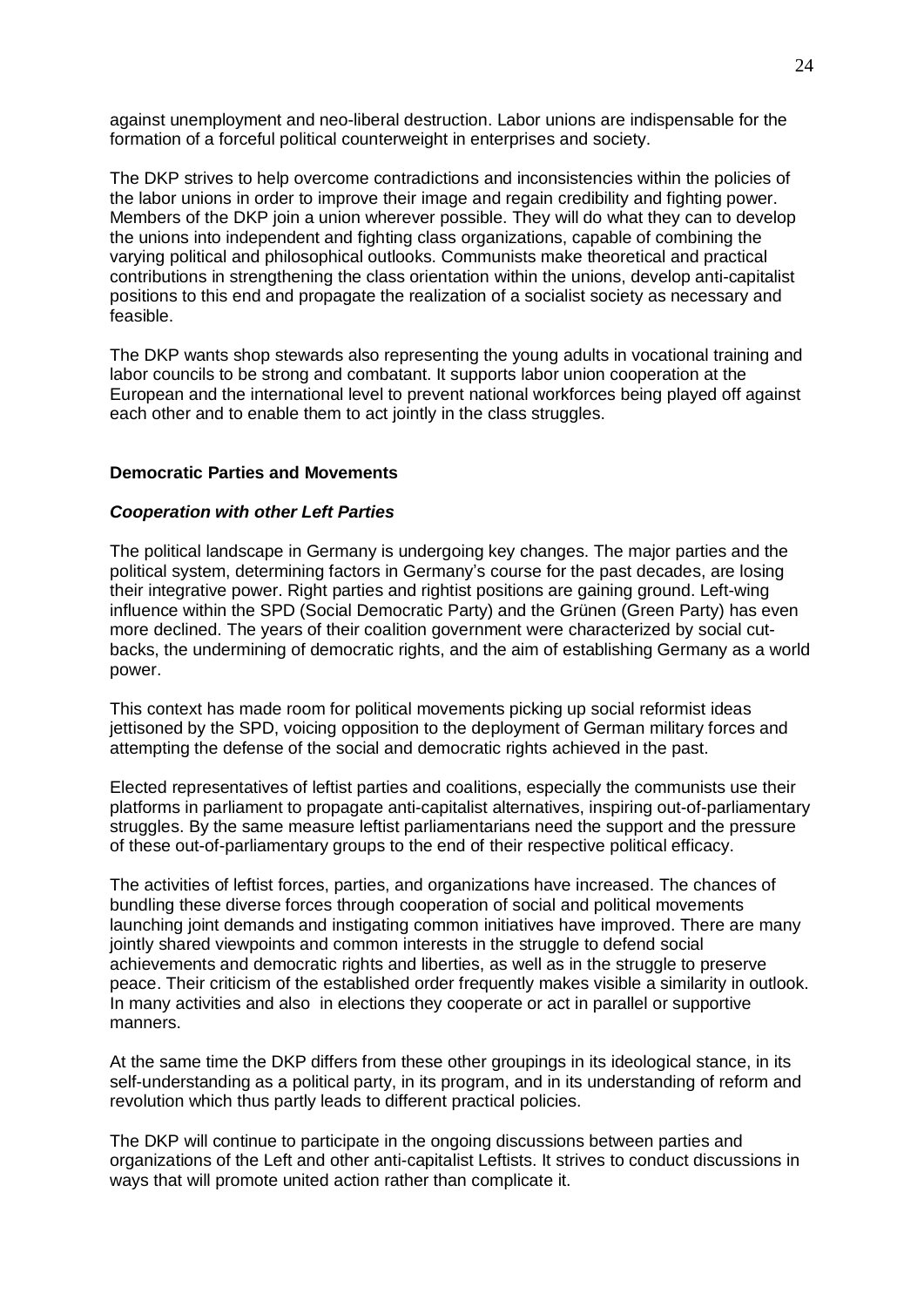#### *Communists and Democratic Alliances*

Opposition is growing against social cut-backs, the undermining of democracy, militarization and politics of war, against racism and against neo-fascist perils in our country and in other centers of imperialism, against the consequences of imperialist globalization for the people of the poor countries.

The members of the DKP participate actively in democratic movements, alliances and in local initiatives. The DKP is aware that all these movements determine the content and form of the struggle themselves. Members of the DKP will commit themselves with all determination for the goals worked out in common, while contributing to the debate on strategies and social alternatives their own ideological and political positions.

The DKP supports equality and partnership in cooperation with all participants involved. It respects the political motives, the ideological outlook and the organizational independence of its allies and expects these to show the same attitude towards the DKP. When they are participating in initiatives, the members of the DKP ask the fundamental question of the ownership of the means of production as the key question of each and every movement.

The imperialist politics of war in the Balkans, in the near and Middle East, in Central Asia, in Africa and the alarming interventionist and armament projects of the USA, the European Union and Japan have made the formation of a broad alliance within the peace movement a top priority. This has become even more urgent since the disintegration of the Soviet Union has left the centers of imperialism without an opposing equally strong international power acting as a peace keeper. As long as the European socialist states, especially the Soviet Union, existed, imperialist military adventures could be kept under control.

The DKP fights in and together with the peace movement for a world in which international relations are based on equal rights, non-intervention in domestic affairs, on the national sovereignty and territorial integrity of all states. The DKP calls for the strengthening of the UN and of international law. To this end it is mandatory to make the UN more democratic. Every kind of imperialist and interventionist power politics is to be banned. The DKP particularly opposes the conversion of the German armed forces into an interventionist striking force to be deployed around the globe, as well as the activities to develop the joint military force of the European Union. It calls for the banishment and destruction of all weapons of mass destruction. The DKP demands the immediate end to international deployment of the German armed forces and opposes the domestic deployment of the military forces.

Many initiatives, alliances, and movements are fighting against the cut-back of social and democratic achievements as well as against the privatization of public property. In doing so, they develop novel organizational forms and strategies. New in this development is the growing disposition of labor unions, social protest movements, as well as peace movements and movements for democracy to join forces in order to discuss alternatives and courses of action, to work out common strategies and to act in unity.

Neo-fascist groups have become stronger. Weekly parades, militant terror, and their establishment in a number of federal state parliaments show this clearly. Members of the DKP are active in anti-fascist organizations and alliances. They seek community with these groups and initiatives  $-\text{ above}$  all with young people  $-\text{ taking }$  a firm stance against fascism, racism, and war, as well as against the further infringement of constitutional democratic rights, fighting for the rights of immigrants and refugees seeking asylm.

The DKP defends the antifascist legacy  $-$  including the legacy of the anti-fascist resistance between 1933 and 1945, the struggle of the anti-fascists after 1945 in the German Federal Republic, and the anti-fascist stance of the GDR. It defends the anti-fascist intentions of the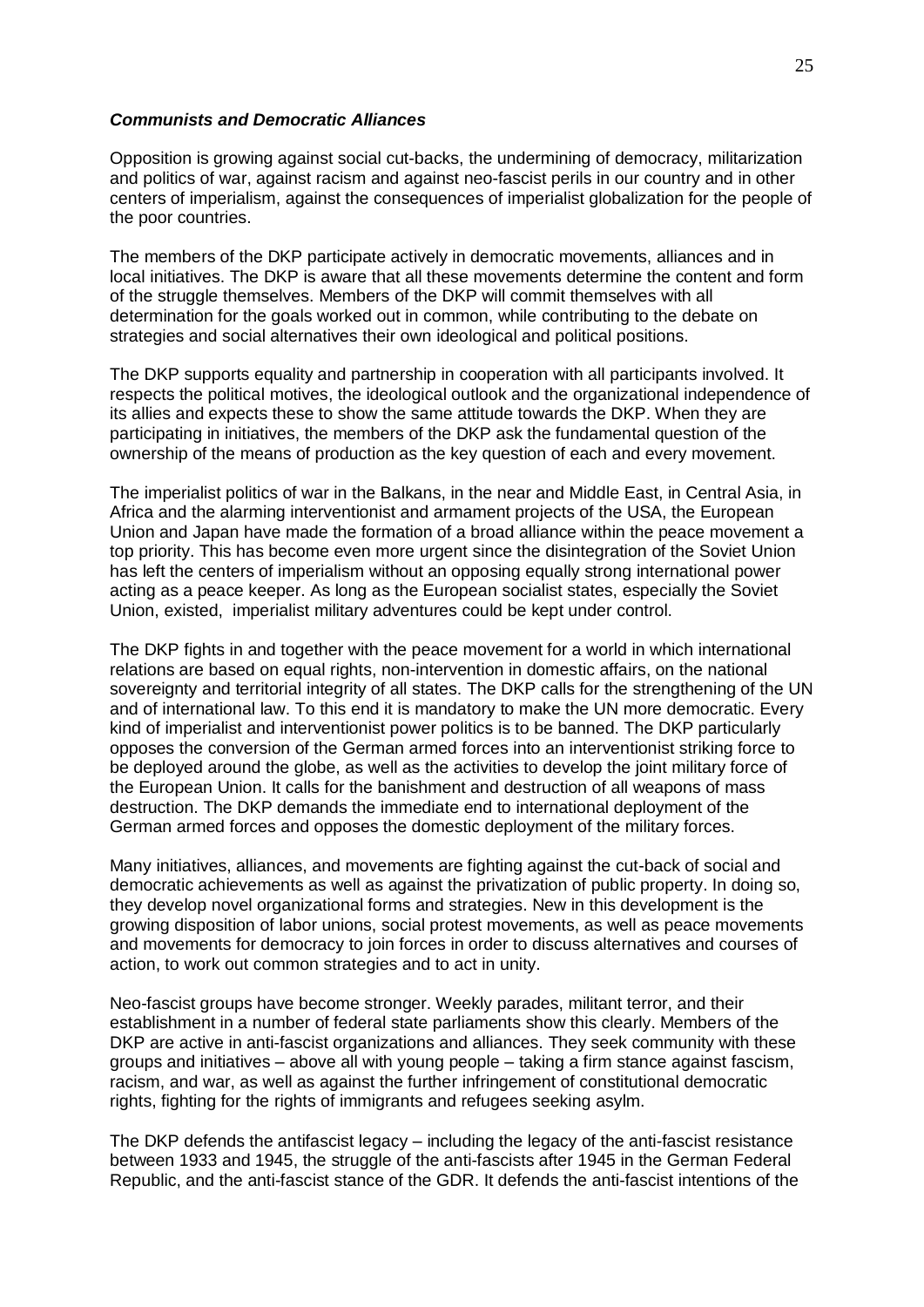German constitution. Together with other anti-fascists we demand that fascist parties and organizations are dissolved and banned.

In Germany millions of immigrants have founded their own political organizations. Most of them belong to the working class. Many address themselves to current tasks within the context of the struggle of the Left in Germany. Some have long-term socialist goals. Political refugees and anti-fascists are found in their ranks. In the spirit of proletarian internationalism the DKP is committed to solidarity with them and seeks political cooperation with them.

We share the concern for the preservation of our natural environment with ecologists. Communists join the resistance against the causes of the climate catastrophe, the destruction of ecological systems, the waste of resources, the control and exploitation of energy resources by the monopolies and against the transportation of nuclear waste. The DKP calls for immediate abandonment of the use of nuclear energy. The DKP demands democratic consultation and vote on the implementation of high risk technologies such as genetic and biological technologies.

The role youth will play in the political and social struggle of the future is of decisive importance. Considerable numbers of young people have no prospects of receiving vocational training or holding a steady job. Therefore never before in the history of Germany has the call for the right to an education and to vocational training, the right to work, to social security and equal rights, to meaningful leisure time, health care, the right to participate in democratic processes as well as the right to live and work in peace been more urgent than today. The DKP wants working class youth to join forces with their elder colleagues in their struggle in enterprises and in the unions. It wants to convince students and young intellectuals that they can only reach their aims if they are united with the working class movement. To this end the DKP works closely together with the German Socialist Workers' Youth (SDAJ) and with the Association of Marxist Students (AMS), seeing that there is common ground as to ideological foundations and political conviction. All members of the DKP have a special responsibility to support the SDAJ and the AMS.

The DKP supports women fighting for their rights and strives for cooperation with all groups and initiatives struggling for the preservation and advancement of social and democratic rights of women. The repression of women has been an integral element of capitalist exploitation. Hence, women's emancipation can only succeed through close cooperation with the working class and the labor union movement. This is in the interest of the entire class. True emancipation, i.e. women's liberation cannot be realized in a society based on exploitation. True emancipation is only possible within a different, a socialist society.

The DKP pleads for the recognition and legislative equality of alternate lifestyles not necessarily in correspondence with the bourgeois concept of marriage. Self-determined lifestyles are to receive full recognition. Hence, we stand side by side with movements fighting for emancipation and against the discrimination of minorities in society.

A world-wide movement against capitalist globalization has developed. It is challenging the power of the transnational trusts, the inhuman policies of the World Bank and the International Monetary Fund (IWF). It is exposing the role the G7 nations play and the responsibility they carry regarding the conditions of life on this earth. It protests against the reactionary policies of the European Union.

This movement represents a number of different political and social forces. New organizations have emerged. The international character of these protests and their growing networks represent a new quality in the movements of protest. The DKP participates in this international network of counter forces, mainly by working within the social forum movement and by cooperating with other Communist parties and Left organizations.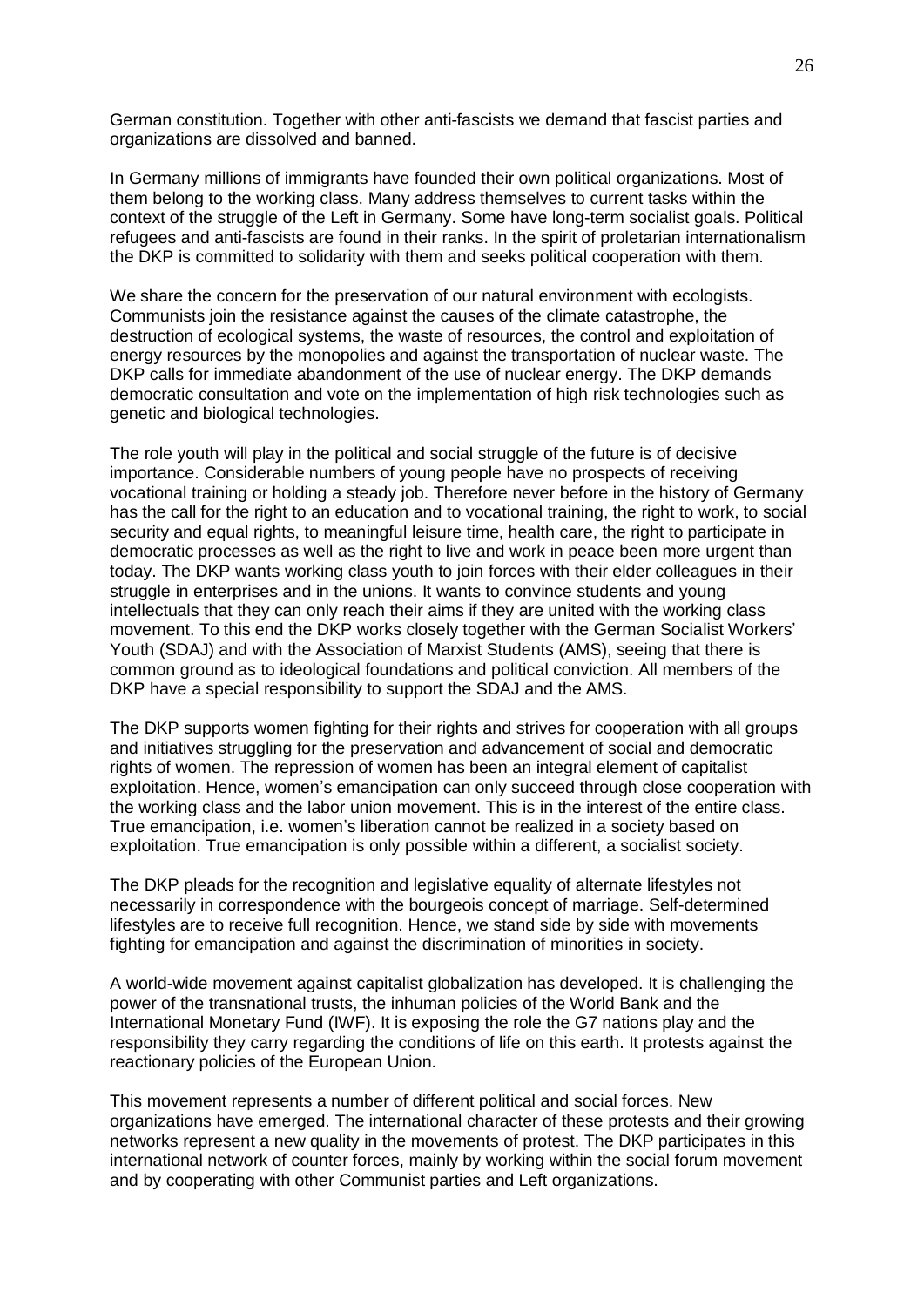The efficency of the social and political movements of protest against neo-liberalism and the consequences of capitalist globalization will depend upon:

- § the re-enforcement and coordination of the resistance of workforces and labor unions at the domestic and the international level;
- § the degree of success in combining international class struggles with actions of the social movements against the consequences of imperialist globalization in addition to the degree of success in mobilizing against the common main adversary: the transnational corporations;
- § the degree of success in developing strategies, as for example international strike networks adequate for the achievement of proclaimed political aims;
- § the degree of success in strengthening the revolutionary part of the movement fighting for the changing of society.

# **VI. The DKP ± Party of the working class**

The DKP is dedicated to the future and general interests of the workers and employees as a class, acting as a politically conscious and always constructive part of the movement. It is conceived as a revolutionary party

- $\S$  upholding the interests of the vast majority of the people in this country especially the working class and the other working people, the unemployed as well as those dependent on social welfare - against the power and profit-oriented politics of big capital
- § dedicated to the working class as the decisive power changing society as well as to the development of its class struggle and its class consciousness.
- § contributing towards strengthening and uniting the various social forces in their resistance to neo-liberal politics
- § continually developing its scientific foundation, the theory of Marx, Engels and Lenin, according to the conditions of todays' struggles
- § aiming for the breach with the capitalist conditions of property and power and for socialism.

The DKP is a party of resistance against the social-reactionary, anti-democratic and peacethreatening policies of the ruling circles and a anti-fascist....party of proletarian internationalism.

The goal of the DKP is socialism/communism. To win a majority for this aim  $-$  this is what the DKP stands for.

## *The historic road of the communists*

The DKP stands in the traditions of the communist movement and has developed as result of the more than 150 years of struggles of the German and international working class movement against capitalist exploitation and oppression, against militarism and war. The DKP stands in the tradition of the "League of Communists", of revolutionary social democracy, the Spartacus League and the KPD, Communist Party of Germany. Since its reconstitution in 1968, the DKP has made considerable contributions to the struggles against German and international imperialism in struggles of the working class, in the peace and other movements. The DKP continually learns from the experiences of the international revolutionary working class movement. It was always closely associated with the SED (Socialist Unity Party of Germany), the result of the unification of the KPD and the SPD (Social Democratic Party) in the Soviet occupied zone in 1946.

The DKP fights in the spirit and tradition of August Bebel, Wilhelm Liebknecht, Franz Mehring, Rosa Luxemburg, Karl Liebknecht, Clara Zetkin, Ernst Thälmann, Wilhelm Pieck and Max Reimann.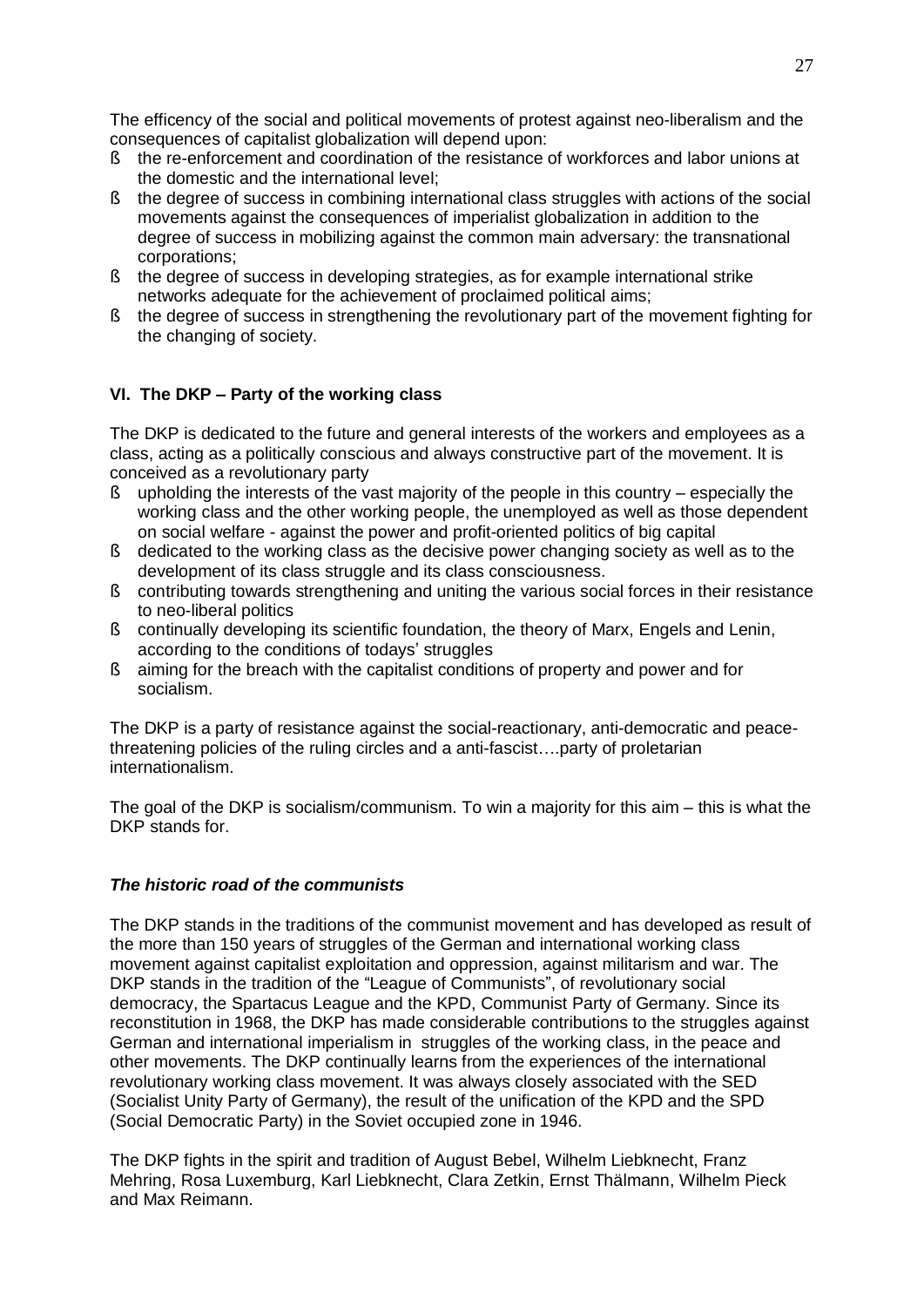From the beginnings of their movement, communists have fought against oppression and exploitation, against the privileges of the ruling circles at the cost of the impoverishment of the masses, against warfare, intellectual manipulation and being made stupid. They strive towards the emancipation of the people, for social progress, for a world of peace, for the rights of all to participate in the cultural wealth both of history and of the present. They are the keepers of the traditions of past progressive movements, continue the philosophical ideas of enlightenment and stand for the ideas of humanism, condensed by Karl Marx in the revolutionary claim to "overthrow all conditions in which man becomes a humiliated, an enslaved, a forsaken, a despised being".

It is our task as communists to gather the historical experiences of our movement and of the construction of socialism if we now aim for a socialist society under new conditions. We reject anti-communist falsifications. We defend the legitimacy of our movement which has inspired millions and millions of people to fight for their rights and for peace. We commemorate theses struggles but are at the same time conscious on the fact that mistakes, wrong and crimes flank our history. These must be prevented in future.

The DKP stands for a critical reflection of its past in order to overcome ways of thinking and structures that contradict the humanistic approach of our idea and philosophy.

What we want is conclusions on the question of how a communist party has to look like today, a party that conducts the revolutionary struggle and strives to build a new society together with the working class and all willing allies.

Communists were and are in the front line all over the world in the struggle for social and democratic rights, in the fight to overcome capitalist society and to establish a socialist society as an alternative to the hegemony of capital, in the struggle against imperialist wars, fascism, colonialism, for the improvement of the living and working conditions, for social security, for broad education and for basic political and civil rights. Communists have always been reliable as internationalists in these struggles.

Today in Germany we can learn from the experiences of two systems of society.

The 40 years of socialism on German territory in the GDR were a practised alternative to the capitalist system in the FRG. For the first time in history the working class had broken the political and economic power of capital. The most important means of production were transferred into public ownership. Efficient agricultural cooperatives were developed. Regardless of financial status, everyone had access to education and culture as well as to a functioning health system. Important political and economical preconditions for the equality of women were created.

The DKP stood alongside the GDR, the State in which for 40 years corporate and bank powers were abolished; an anti-fascist State which, for the first time in Germany history, consistently struggled for peace and against war, consistently practised solidarity with the peoples of the developing countries and was consistently anti-fascist. Despite the weaknesses connected with this development the foundations of a new society were recognisable.

In the FRG it was different: communists, together with others, spent those 40 years fighting the restoration of the political power of capital, developing resistance against the incorporation of the Federal Republic into the imperialist camp, against remilitarisation and West Germany´s being tied into the NATO, against armament and the deconstruction of democracy and for peace and workers´ rights.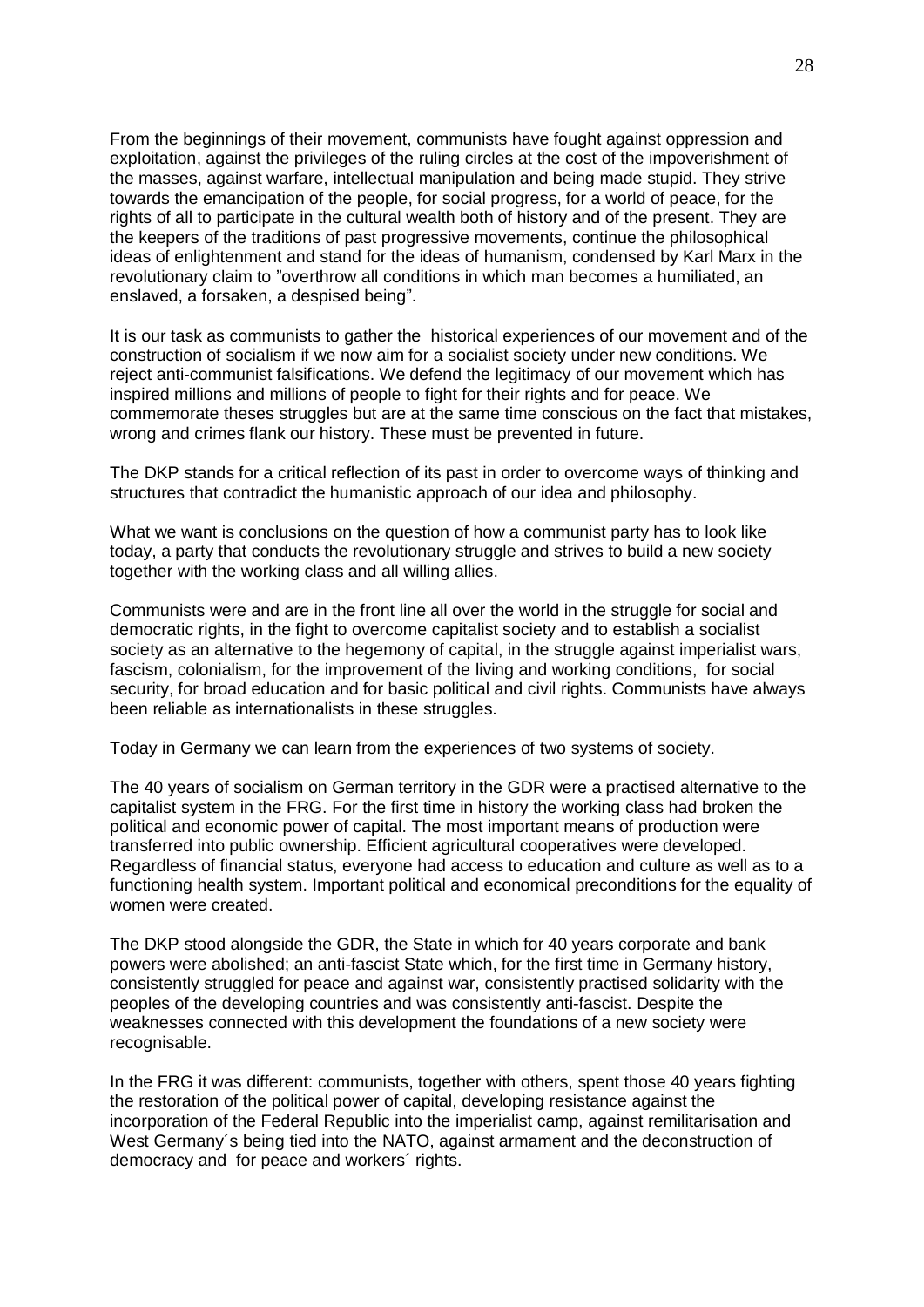It was due to its stance against remilitarisation and for German unity the FDJ (Free German Youth) and later on, in 1956, the KPD were prohibited in 1956.

The different lessons learned by communists in both countries - the experiences of class struggle in a capitalist society and the treasure of experiences about the construction of socialism  $-$  constitues both a chance and a challenge for the DKP to utilize them in a critical and constructive way and collect them for the development of a historical perspective.

The DKP expresses its solidarity with all those persecuted, imprisoned and/or discriminated against by class justice for their efforts to build the GDR. The DKP demands their rehabilitation as well as the rehabilitation of those who in West-Berlin and in West-Germany struggled for peace and Socialism and were persecuted for this. It demands the lifting of the prohibition of the KPD. The DKP also expresses its solidarity with all those who fell victim to or are currently being threatened by "Berufsverbote" (since 1971 left-wingers have been excluded from public jobs for their political beliefs) and demands their rehabilitation as well as the immediate ending of this renewed undemocratic and unconstitutional practise in some parts of Germany today.

### *Philosophical foundations*

The philosophy, the politics and the organisational principles of the DKP are based on scientific socialism as founded by Marx, Engels and Lenin, which must continually be advanced in order not to fall behind new realities. The DKP fights for the unhindered spreading of Marxism-Leninism.

The DKP contributes to the scientific analysis of society in order to gain the necessary insights for political action. In this process it seeks discussion and cooperation with other Marxist forces. It is on this basis the DKP develops its political strategies and tactics.

One of the foremost tasks of the DKP is to spread and deepen insights within the working class as to its class position and to illuminate the inherent and irreconcilable contradiction between its class interests and the power and profit interests of big capital. The DKP propagates the socialist ideas. Communists introduce class positions into trade union and social movements.

The DKP strives to reduce the influence of bourgeois ideology and reformist positions in the working class. It is determined to combat anti-communism and nationalism. This necessarily includes the arguing with racist and fascist positions as well as the reflection of their ideological and social causes.

The DKP links the furthering of education and political information, of...the propagation of its goals as closely as possible to the purpose of active support and advancement of political action on this basis.

### *Principles of inner-party life*

A common philosophy and common political aims determine the principles of inner-party life of the DKP. This agreement is also the precondition for the DKP's development as a unified community of people thinking alike and fighting together in solidarity. Thus differences of opinion, agitated discussions and joint action in solidarity build a unity. The members of the DKP are led by the principle that only unified activity agreed on by the whole party can form the basis for capable and effective action and strength. Preconditions for this are discussions based on solidarity and the achieving of agreements. This is why broad inner-party democracy is linked to the principle of unified centralized action in the DKP.